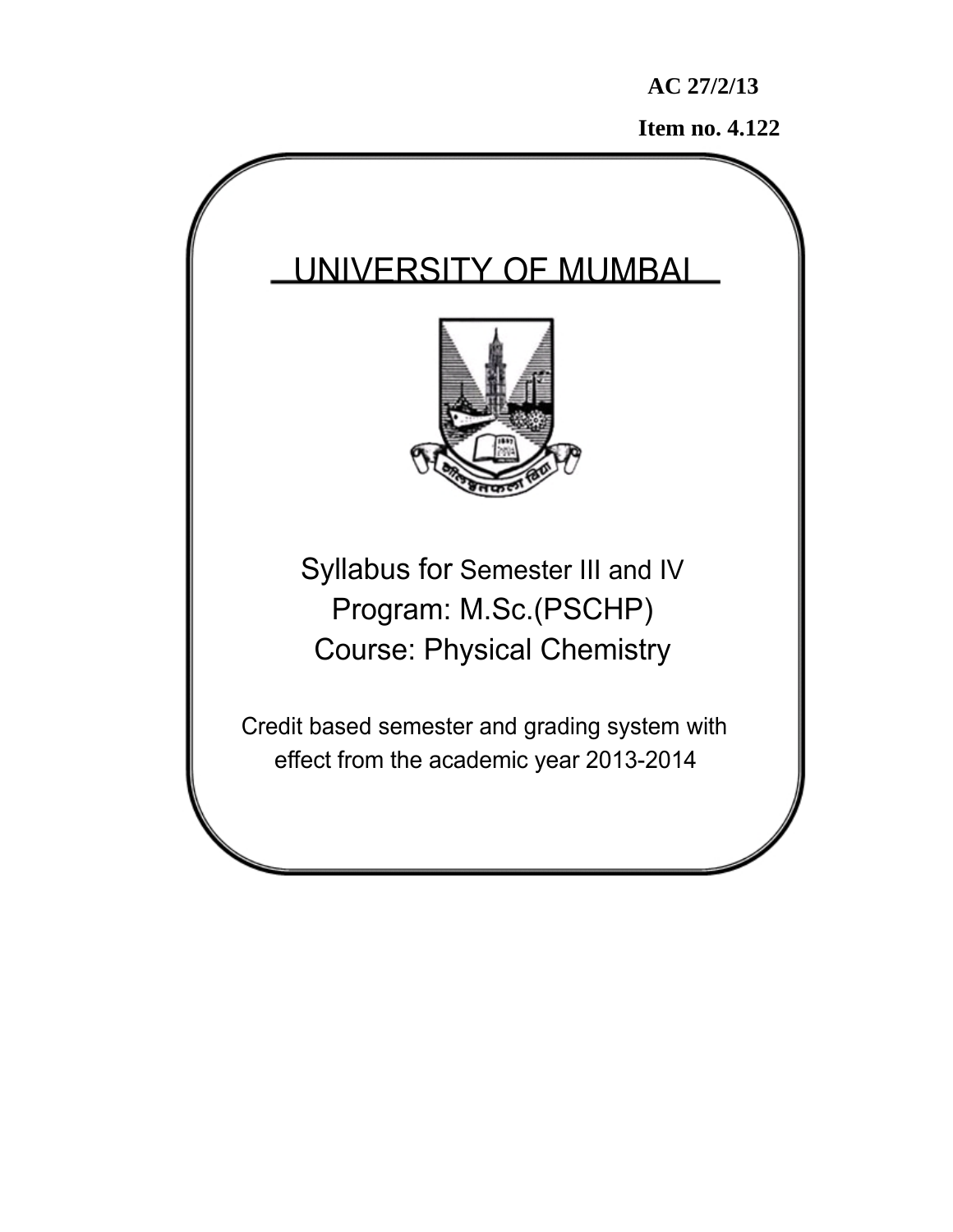# **UNIVERSITY OF MUMBAI**

# **Draft Syllabus**

## **M.Sc. PHYSICAL CHEMISTRY Semester III and IV Credit Based Semester and Grading System To be implemented from the Academic year 2013-2014**

# **SEMESTER III**

| <b>Course</b><br>Code                        | <b>UNIT</b>    | <b>TOPICS</b>                                       | <b>Credits</b> | <b>L/Week</b> |
|----------------------------------------------|----------------|-----------------------------------------------------|----------------|---------------|
|                                              | 1              | Polymer chemistry-I                                 | $\overline{4}$ | 1             |
|                                              | $\mathbf{I}$   | Modern Applications of Surface<br>Chemistry         |                | 1             |
| PSCHP301                                     | III            | Photochemistry                                      |                | 1             |
|                                              | IV             | Applications of Fluorescence<br>phenomena           |                | 1             |
|                                              | $\overline{1}$ | Spectral Methods-I                                  |                | 1             |
|                                              | $\mathbf{I}$   | <b>Thermal Methods</b>                              |                | 1             |
| PSCHP302                                     | III            | Radio-analytical methods                            | 4              | 1             |
|                                              | IV             | Electro-analytical methods                          |                | 1             |
|                                              |                | Nanochemistry of gold and cadmium<br>selenide       |                | 1             |
| PSCHP303                                     | $\mathbf{I}$   | Nanochemistry of silica and<br>polydimethylsiloxane | $\overline{4}$ | 1             |
|                                              | III            | <b>Statistical Mechanics</b>                        |                | 1             |
|                                              | IV             | Nuclear chemistry                                   |                | 1             |
|                                              | $\mathbf{I}$   | Atomic structure                                    | 4              | 1             |
| PSCHP304                                     | $\mathbf{I}$   | Atomic Spectroscopy                                 |                | 1             |
|                                              | III            | Molecular structure                                 |                | 1             |
|                                              | IV             | Molecular Spectroscopy                              |                | 1             |
| PSCHP3PI<br>PSCHP3P2<br>PSCHP3P3<br>PSCHP3P4 |                | Practicals                                          | 8              | 16            |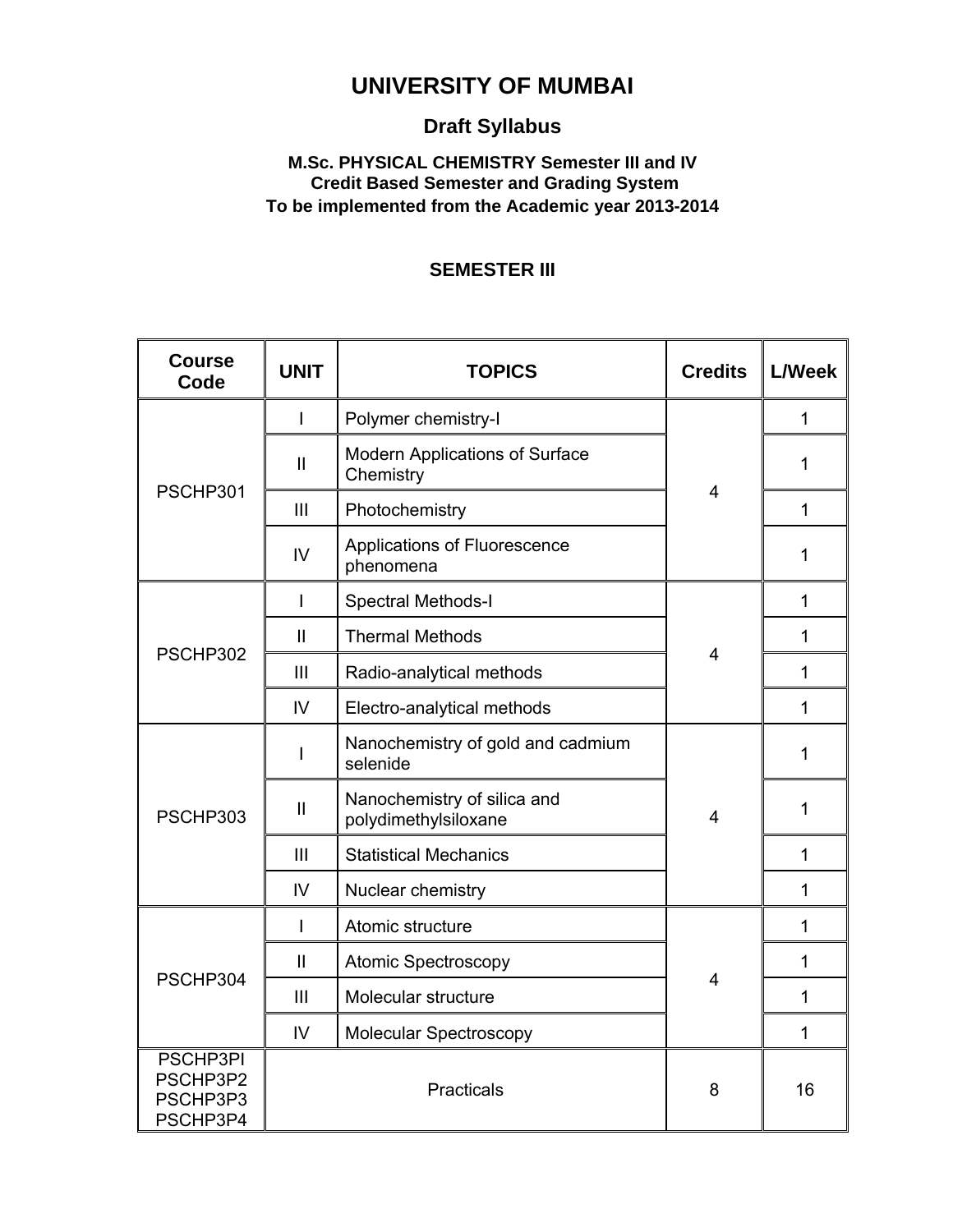# **SEMESTER IV**

| <b>Course</b><br>Code | <b>UNIT</b>    | <b>TOPICS</b>                            | <b>Credit</b><br>s | L / Week     |
|-----------------------|----------------|------------------------------------------|--------------------|--------------|
|                       |                | Polymer chemistry-II                     | $\overline{4}$     | $\mathbf{1}$ |
|                       | $\mathbf{II}$  | <b>Biophysical chemistry</b>             |                    | 1            |
| PSCHP401              | III            | Polymer & Green chemistry                |                    | 1            |
|                       | IV             | Photochemistry: Kinetics & Applications  |                    | 1            |
|                       | I.             | Spectral Methods-II                      |                    | $\mathbf 1$  |
|                       | $\mathbf{I}$   | Electro-analytical methods-II            |                    | $\mathbf{1}$ |
| PSCHP402              | Ш              | <b>Hyphenated Techniques</b>             | $\overline{4}$     | $\mathbf 1$  |
|                       | IV             | Electro-analytical Methods-III           |                    | 1            |
|                       | I.             | Metals and alloys                        |                    | 1            |
|                       | $\mathbf{I}$   | Mechanical properties of solid materials |                    | $\mathbf 1$  |
| PSCHP403              | III            | Lasers & Superconductors                 |                    | $\mathbf{1}$ |
|                       | IV             | Network & Non equilibrium thermodynamics |                    | $\mathbf 1$  |
|                       | T              | <b>Symmetry in Chemistry</b>             |                    | 1            |
| PSCHP404              | $\mathbf{II}$  | N.M.R. Spectroscopy-                     |                    | 1            |
|                       | $\mathbf{III}$ | Spectroscopy                             |                    | $\mathbf 1$  |
|                       | $\overline{V}$ | <sup>13</sup> C N.M.R. Spectroscopy      |                    | 1            |
| PSCHA4P1<br>PSCHA4P2  |                |                                          |                    |              |
| PSCHA4P3              |                | practicals<br>8                          |                    | 16           |
| PSCHA4P4              |                |                                          |                    |              |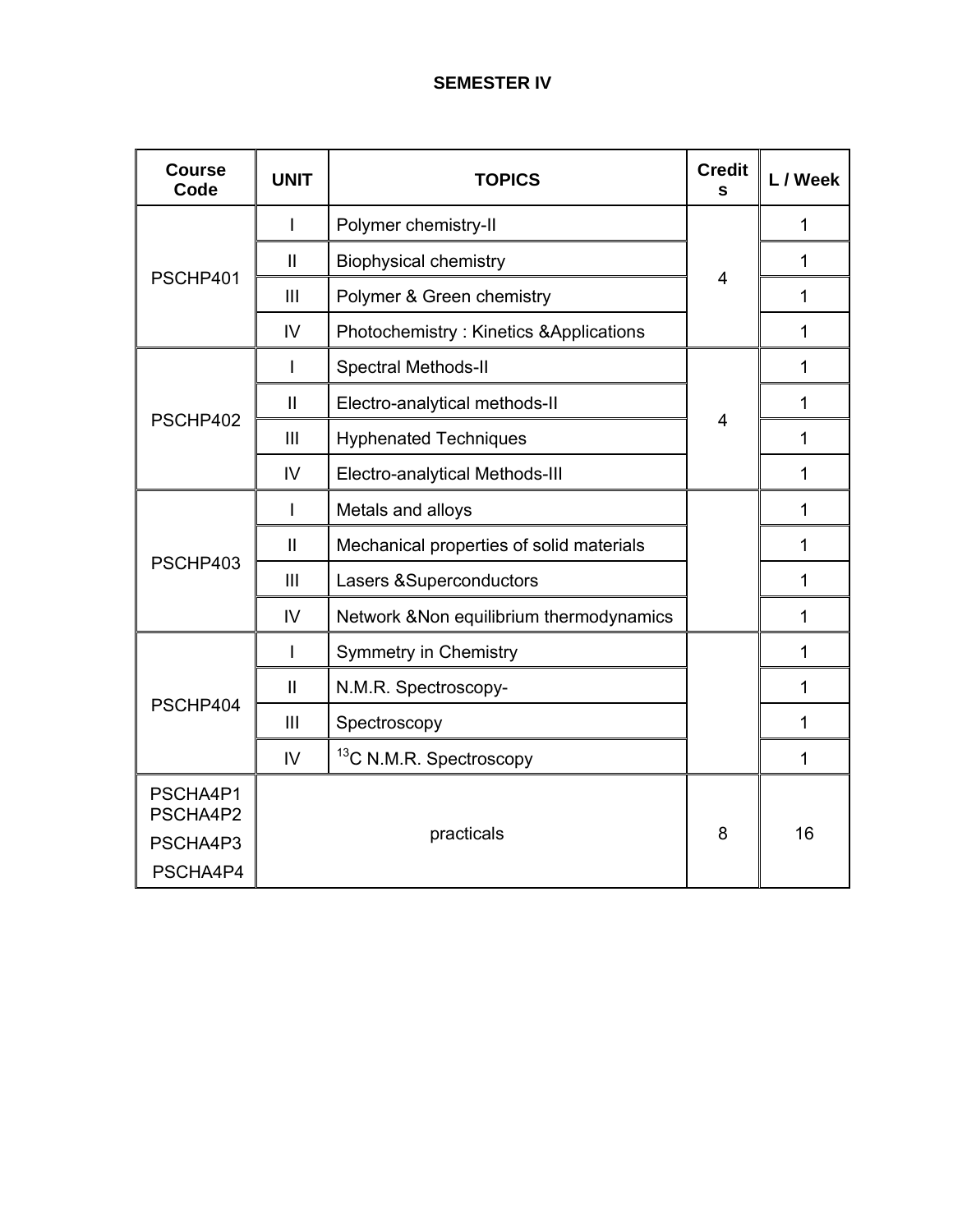- 1. The candidate is expected to submit a journal certified by the Head of the Department / institution at the time of the practical examination.
- 2. A candidate will not be allowed to appear for the practical examination unless he / she produces a certified journal or a certificate from the Head of the institution/department stating that the journal is lost and the candidate has performed the required number of experiments satisfactorily. The list of the experiments performed by the candidate should be attached with such certificate.
- 3. Use of non-programmable calculator is allowed both at the theory and the practical examination.

## **UNIVERSITY OF MUMBAI M.Sc Physical Chemistry (From the academic year 2013-14)**

#### **Semester III**

#### **PSCHP-301**

#### **Paper I**

#### **Chemistry: polymer, surface & photo**

#### **UNIT- I: Polymer Chemistry- I (15L)**

**1.1 Introduction**: Polymer Science, fundamental terms, historical outline, classification based on: the origin (natural, semi-synthetic, synthetic etc.),the structure (linear, branched, network, hyper branched, dendrimer, ladder, cross linked, IPN),the type of atom in the main chain (homochain, hetercohain), the formation (condensation, addition), homopolymers, copolymers (random, alternate, block, graft), the behaviour on application of heat (thermoplastic and thermosetting),the form and application (plastics, fibre, elastomers and resins). **(03L)** 

**1.2. Molar Mass**: Molecular weight averages, fractionation, molecular weight determination by GPC/SEC, end group analysis, viscometry, vapour phase osmometry, gradient elution, and molecular weight distribution curve**. (05L)** 

**1.3. Introduction to types of polymerization**: condensation, addition (cationic and anionic) and copolymerization (without kinetics), chain transfer reactions, Mayo equation of polymerization. **(02L)**

**1.4 Techniques of polymerization**: Bulk polymerization, solution polymerization, suspension polymerization, emulsion polymerizations, **(03L) 1.5 Thermodynamics of polymer solutions**: Solubility parameter, thermodynamics of

mixing**,** theta temperature **(02L)**

## *Reference Books for Polymer Chemistry:*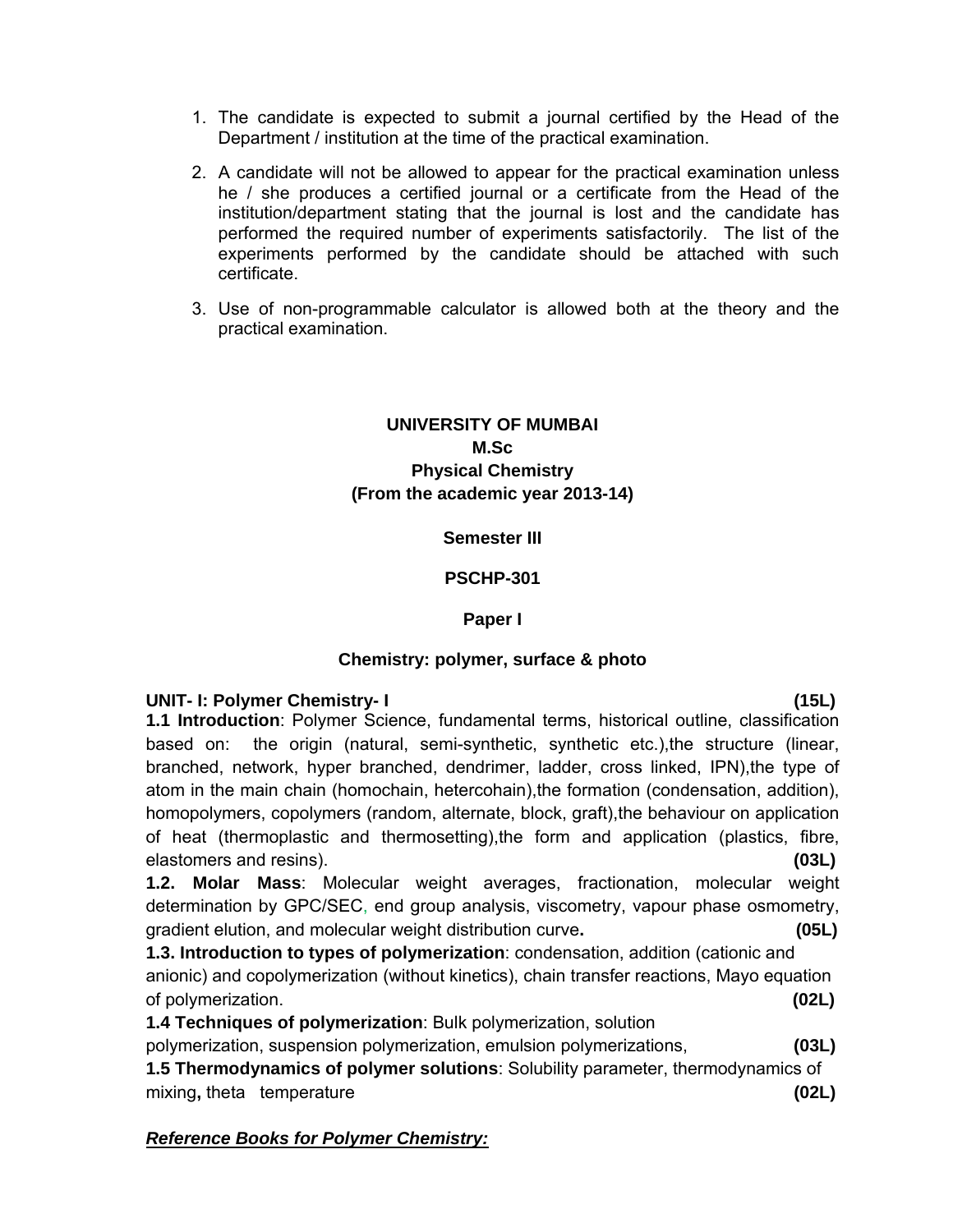- *1. P. Bahadur and N. V. Sastry, Principles of Polymer Science, second edition, Narosa Publishing House, 2005.*
- *2. C. E. Carraher, Jr., Carraher's Polymer Chemistry, 8th edition, CRC Press, New York, 2010.*

*3. Joel R. Fried, Polymer Science and Technology, Prentice-Hall of India Pvt. Ltd., 2000.* 

- *4. V. R. Gowarikar, H. V. Viswanathan and J. Sreedhar, Polymer Science. New Age International Pvt. Ltd., New Delhi, 1990.*
- *5. F. W. Billmeyer Jr., Text Book of Polymer Science, 3rd edition, John Wiley and Sons, 1984.*
- *6 V.K.Ahluwalia &A. Mishra.Polymer Scienc,e A text book,Ane Books Pvt. Ltd,2008.*
- *7 R.Sinha, Outline of Polymer Technology manufacture of Polymers, Prentice hall of India Pvt. Ltd. 2000*
- *8 F.J. Davis, Polymer Chemistry, Oxford university Press, 2000.*
- *9 D.Walton & P.lotimer, Polymer, Oxford university Press, 2000.*
- *10 R.Ypung, Introduction to Polymers, Chapman &Hall , reprint, 1989.*
- *11 V.Jain. Organic Polymer Chemistry, IVY Publishing House,2003.*

*12 A. Singh, Polymer Chemistry, Campus Book International, 2003.* 

#### *Books for further reading:*

- 1. *J. M. G. Cowie, Polymers: Chemistry and Physics of Modern Materials, 2nd ed. (first Indian Reprint 2004), Replika Press Pvt. Ltd.*
- 2. *G. S. Misra, Introductory Polymer Chemistry, New Age International (P) Limited, Publishers, 1993.*
- 3. *L. H. Sperling, Introduction to Physical Polymer Science. 2nd Edition, John Wiley and Sons. Inc.*
- 4. *Hans- Georg Elias, An Introduction to polymer Science, VCH 1997.*
- 5. *Charles E. Seymour, Jr., Seymour/Carraher's Polymer Chemistry, 6th ed., Marcel Dekker, Inc., 2003.*
- 6. *A. Ravve, Principles of Polymer Science, 2nd ed., Kluwer Academic/Plenum Publishers, New York, 2000.*

## **UNIT-II Modern applications of Surface Chemistry (15L)**

#### **2.1 Micelles and Macromolecules: (08L)**

 **2.1.1** Surface active agents and their classification, hydrophile- lipophile balance, (02L)

 **2.1.2** Micellization: shape and structure of micelles , hydrophobic interaction, critical micellar concentration (cmc), factors affecting cmc of surfactants, counter ion binding to micelles. (03L)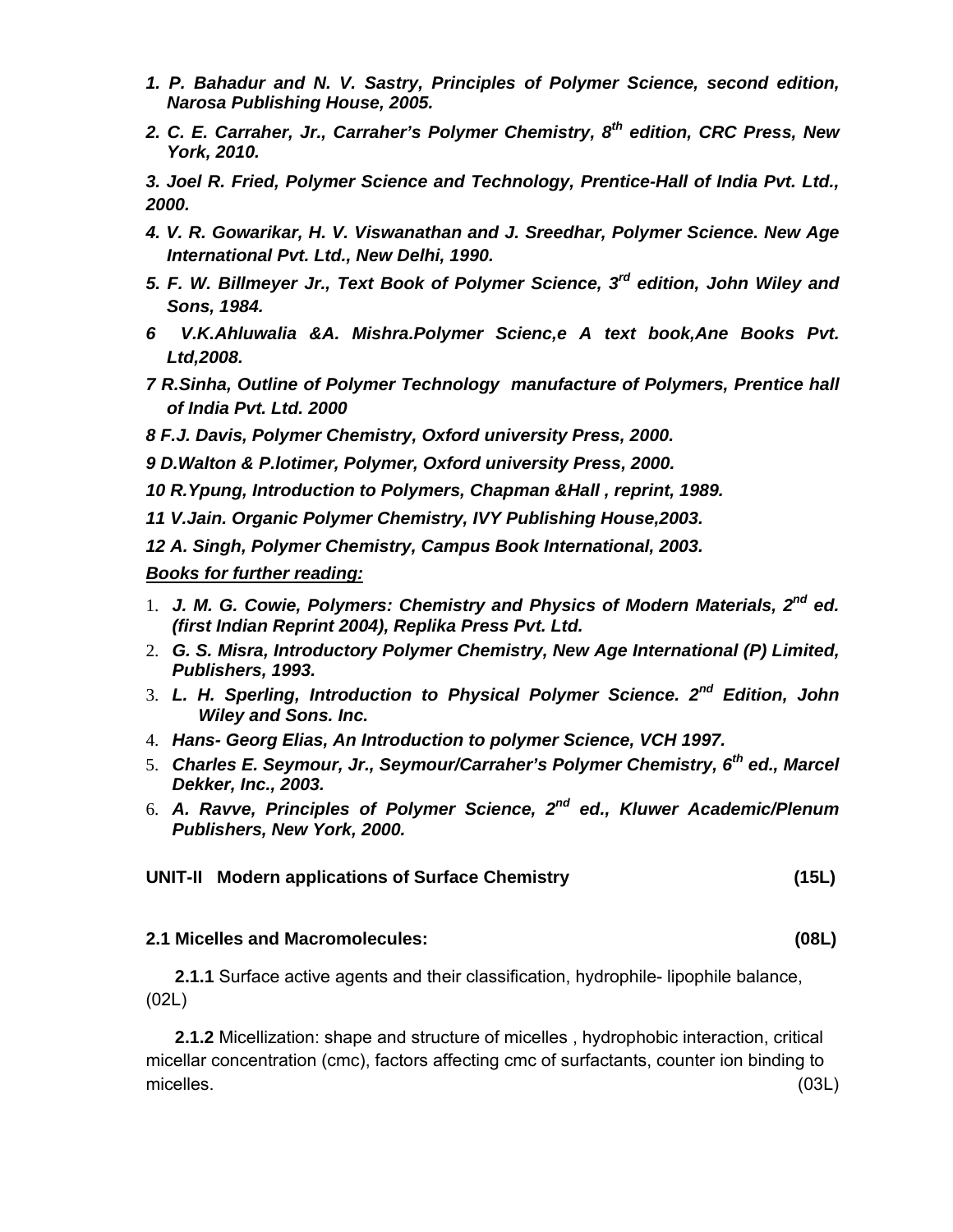**2.1.3** Solubilization, micellar catalysis ,micro emulsions, reverse micelles, characterization of micro emulsions. (03L)

## *Reference Books for Surface Chemistry*

*1. M. J. Rosen. Surfactants and Interfacial Phenomena (3rd edn.), John Wiley (2004).* 

*2. Y. Moroi, Micelles: Theoretical and Applied Aspects, (1992) Plenum Press, New York* 

*3.Arun K. Chattopadhyay, Kashmiri Lal Mittal, Surfactants in Solution,Volume 64 of Surfactant Science Series,Volume 64 of Lecture Notes in Pure and Applied Mathematics , illustrated ,Marcel Dekker, 1996* 

*4.K. L. Mittal, American Chemical Society, Micellization, solubilization, and microemulsions, Volume 1* 

*Micellization, Solubilization, and Microemulsions, American Chemical Society, illustrated, Plenum Press, 1977* 

*5.Deepak Thassu, Michel Deleers, Yashwant Pathak, Nanoparticle Drug Delivery Systems* 

*Volume 166 of Drugs and the Pharmaceutical Sciences Series illustrated, CRC Press, 2007* 

*Reference Books* 

*1. K. R. Lange. Surfactants, Hanser Pub. (1999).* 

*2. R. Zana (ed.). Dynamics of Surfactant Self-Assemblies, CRC Press (2005).* 

*3. M. Abe & J. F. Scamehorn. Mixed Surfactant Systems, CRC Press (2004).* 

## **2.2 Hydrogen storage by carbon materials: (07L)**

 **2.2.1 Hydrogen storage**: fundamentals physisorption , temperature and pressure influence, chemisorption , adsorption energy, 'Electrochemical' adsorption. (03L)

 **2.2.2. Practical adsorption**: storage of hydrogen with carbon materials, activated carbon, graphite graphene, carbon nanostructures, fullerene. Carbon nanofibres (CNF) and graphite nano fibers electrochemical storage of hydrogen in carbon materials. (04L)

## *Reference books:*

*1.Tushar K. Ghosh, Energy Resources and Systems: Volume 2: Renewable Resources,Volume 2 of Energy Resources and Systems, Energy Resources and Systems,SpringerLink : Bücher,Springer, 2011* 

 *2.R. Str¨obel a,* כ*, J. Garche b, P.T. Moseley c, L. J¨orissen b, G. Wolfd. "Review Hydrogen storage by carbon materials." Journal of Power Sources (WWW.Sciencedirect.com) 159 (June 2006): 781–801.* 

*3. Agata Godula-Jopek, Walter Jehle, Joerg Wellnitz ,Hydrogen Storage Technologies: New Materials, Transport, and Infrastructure, John Wiley & Sons, 2012*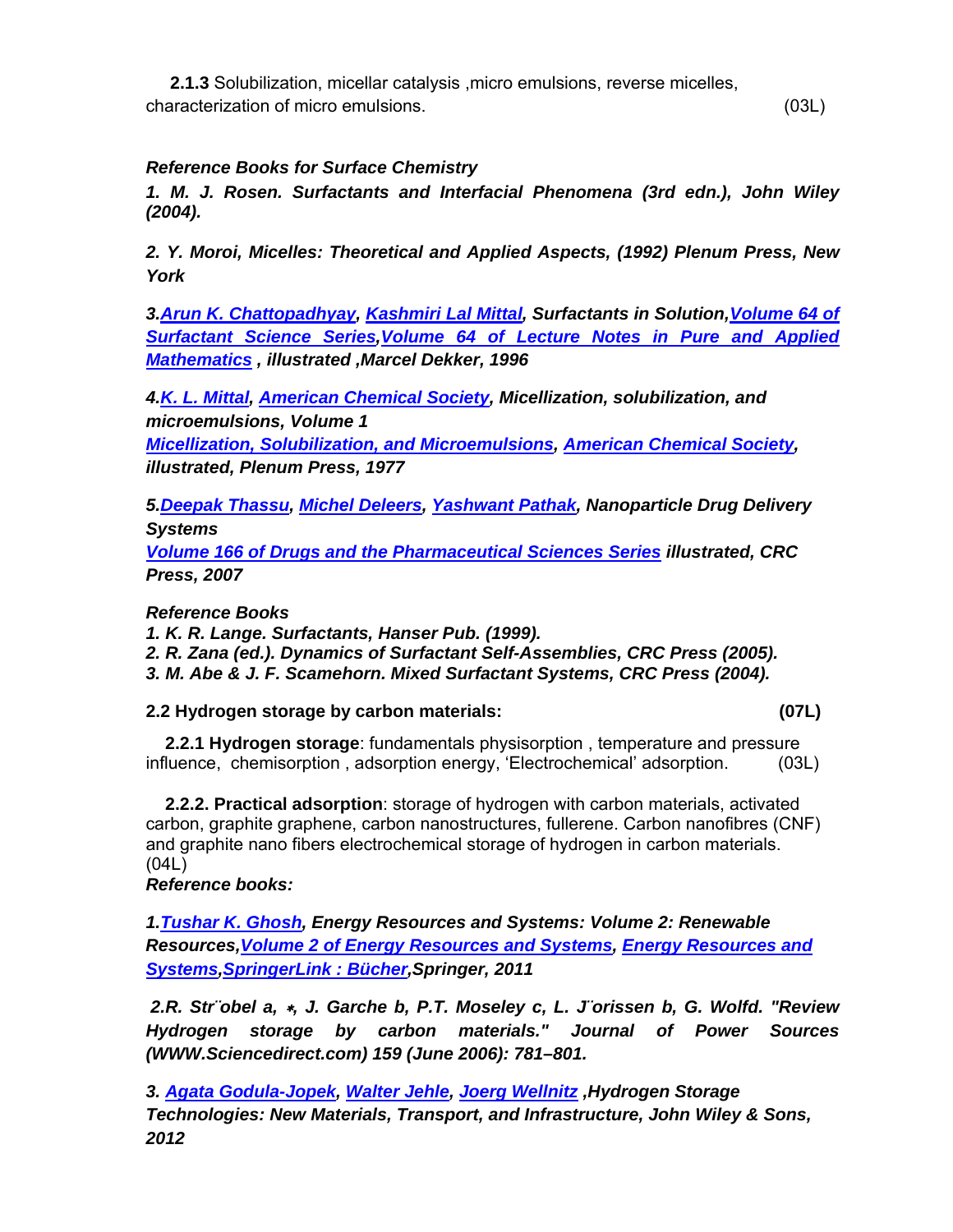*4. Yury Gogotsi ,Carbon Nanomaterials, illustratedVolume 1 of Advanced Materials Series,Advanced Materials and Technologies Series,CRC Press, 2006* 

## *5.Robert A. Varin, Tomasz Czujko, Zbigniew S. Wronski ,Nanomaterials for Solid State Hydrogen Storage Fuel Cells and Hydrogen Energy illustrated Springer, 2009*

#### **UNIT-III Photo Chemistry (15 L)**

**3.1 Photochemical principles**: Environmental effect on absorption and emission spectra, properties of excited states, excited state acidity constants, dipole moments and redox properties. **(04L)**

**3.2 Photo physical processes in electronically excited molecules:** types of photophysical pathways, types of radiation less transitions, fluorescence emission, fluorescence and structure. triplet state and phosphorescence emission, delayed fluorescence –e type and p-type delayed fluorescence. **(06L)** 

**3.**3 Photochemistry & photochemical reactions of ketones, olefins conjugated olefins and aromatic compounds. **(05L)** 

#### *Reference Books for Photochemistry*

*1 C.H.DePuy, O.L.Chapman, Molecular reactions and photochemistry ,Prentice hall of India PVT.LTD. 1988.* 

*2 K.K.Rohatgi-Mukherjee. Fundamentals of Photochemistry. Reprint 2002. New Age International Publisher, 1978.*

| <b>UNIT-IV Applications of Fluorescence Phenomena</b>                                     | (15L)        |
|-------------------------------------------------------------------------------------------|--------------|
| 4.1 Fluorescence sensing: Mechanism of sensing; sensing techniques based on i)            |              |
| collisional quenching, (ii) energy transfer, (iii) electron transfer; examples of (i) pH  |              |
| sensors (ii) glucose sensors (iii) protein sensors.                                       | (05L)        |
| 4.2 Novel fluorophores: (i) Quantum dots, (ii) lanthanides and (iii) long-lifetime metal- |              |
| ligand complexes.                                                                         | (05L)        |
| 4.3Radiative<br>engineering:<br>metal<br>enhanced<br>decay                                | fluorescence |
| (03L)                                                                                     |              |
| 4.4 DNA technology -sequencing.                                                           | (02L)        |
|                                                                                           |              |

*Reference Books for Fluorescence spectroscopyText Books* 

*1. B. Valeur, Molecular Fluorescence: Principles and Applications, Wiley-VCH (2001).* 

*2. J. R. Lakowicz, Principles of Fluorescence Spectroscopy, Springer (2006). Reference Book* 

*1. D. L. Andrews & A.A. Demidov, Resonance Energy Transfer, John Wiley & Sons (1999).* 

**----------------------------------------------------------------------------------------------------------------------**

**--** 

**Semester – III** 

## **PSCHP-302**

## **Paper II**

#### **Advanced Instrumental Techniques-I**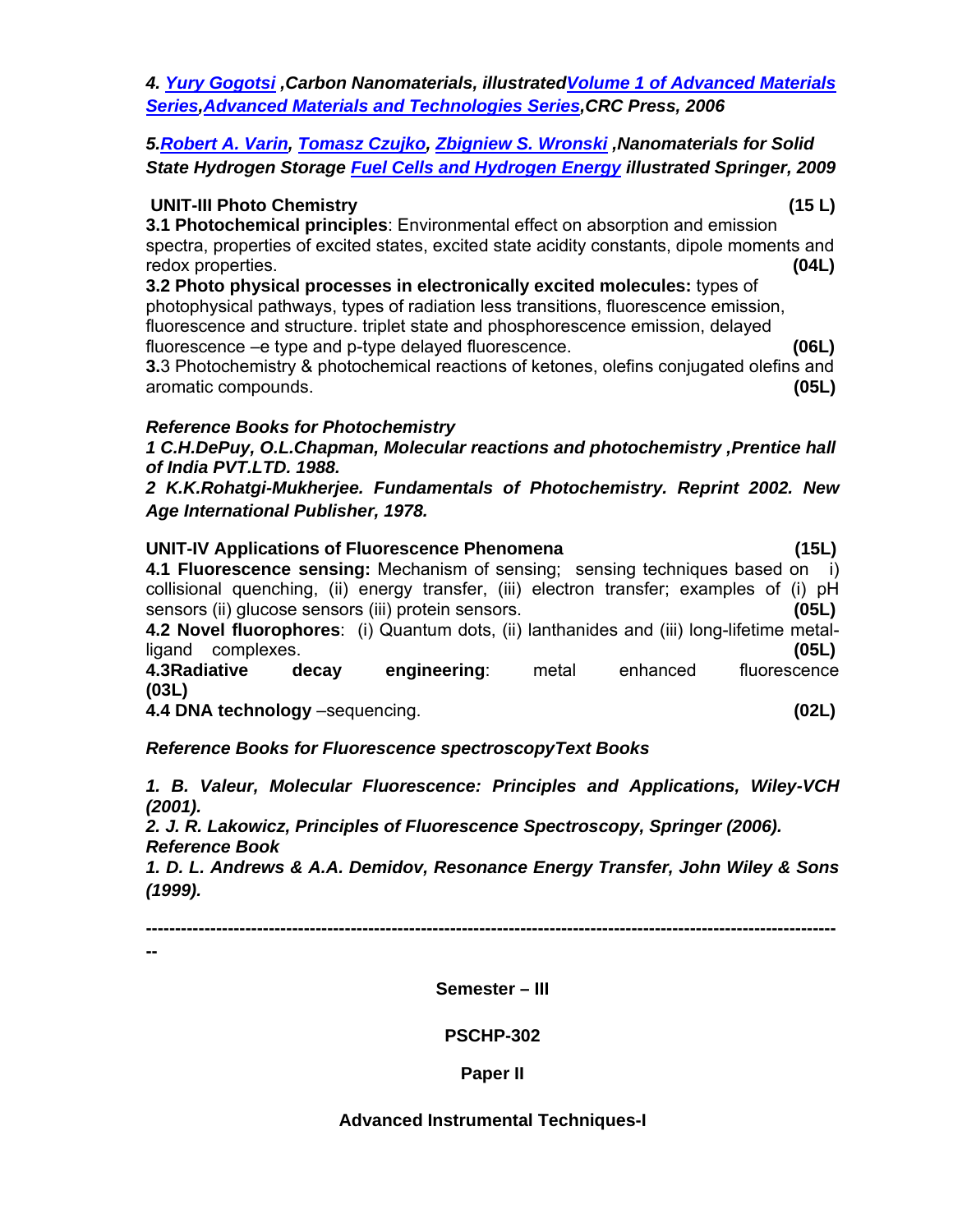| ESCA, AUGER, UPS                                                                               | (09L) |
|------------------------------------------------------------------------------------------------|-------|
| <b>1.2</b> Electron Microscopy: principles, instrumentation and applications of the following: |       |
| 1.2.1 Scanning Probe Microscopes: (1) Scanning Electron Microscope (SEM), (2)                  |       |
| Scanning Tunneling electron Microscope (STEM) and                                              |       |
| <b>1.2.2</b> Atomic Force Microscope (AFM)                                                     | (06L) |
| <b>UNIT-II Thermal Methods</b>                                                                 | (15L) |
| 2.1 Thermogravimetry (TG): Principle and Instrumentation, factors affecting                    |       |
| thermogravimetric curves, Interpretation of thermogravimetric curves. applications of          |       |
| thermogravimetry                                                                               | (04L) |
| 2.2 Differential thermal analysis (DTA) and Differential scanning calorimetry (DSC):           |       |
| Principle and instrumentation, heat flux and power compensated DSC, Interpretation of          |       |
| DTA and DSC curves applications of DTA and DSC.                                                | (05L) |
| 2.3 Enthalpimetric methods                                                                     | (02L) |
| <b>2.4 Thermometric titrations:</b> principle, instrumentation and applications                | (02L) |
| 2.5 Evolved gas analysis (EGA) principle and applications.                                     | (02L) |

**UNIT-I Spectral Methods – I (15 L) 1.1 Electron Spectroscopy:** principles, instrumentation and applications of the following

#### **Reference Books for Spectral methods –I and thermal methods:**

- **1) Skoog D A, West D M , Fundamentals of Analytical Chemistry, Thomson Asia Pvt ltd., 8 th Ed, (2004)**
- **2) Skoog, Holler, Nieman, Principles of Instrumental Analysis, Thomson Asia Pvt ltd., 5th Ed (2003)**
- **3) Sharma B K, Instrumental Methods of Chemical Analysis, Goel Publishing House.**
- **4) Wendlandt., Thermal Methods, W W John Wiley,(1986).**
- **5) Willard Merrit and Settle, Instrumental Methods of Analysis.**
- **6) Douglas A. Skoog, Holler & Crouch , Instrumental analysis India edition CENGAGE Learning (Eighth Indian Reprint 2011)**
- **7) Robert D. Braun. Introduction to Instrumental Analysis(Indian Reprint 2006)**

 **8) J.W.Dodd, K. Tonge, Thermal Methods. Analytical Chemistry, open Learning.** 

 **9) Pavia, Lapman, kriz, introduction to Spectroscopy, ThomsonPub.** 

 **10) H.Straw, &K.walker, Spectroscopy Vol. I&II, Science Paperbacks.** 

 **11) M.mahindersingh, Analytical chemistry, Instrumental techniques, Dominant Pub. Delhi.** 

 **12) F.W.fiefield, &D.kealey, Principles and Practice of analytical Chemistry, Blackwell Pub.** 

*13) G.W.Ewing, Instrumnetal methods of Chemical analysis, MacGraw Hill.* 

#### **UNIT-III Radio-analytical Methods (15L)**

**3.1Activation analysis**- basic principles, fast neutron activation analysis, radio-chemical method in activation analysis **(04L)**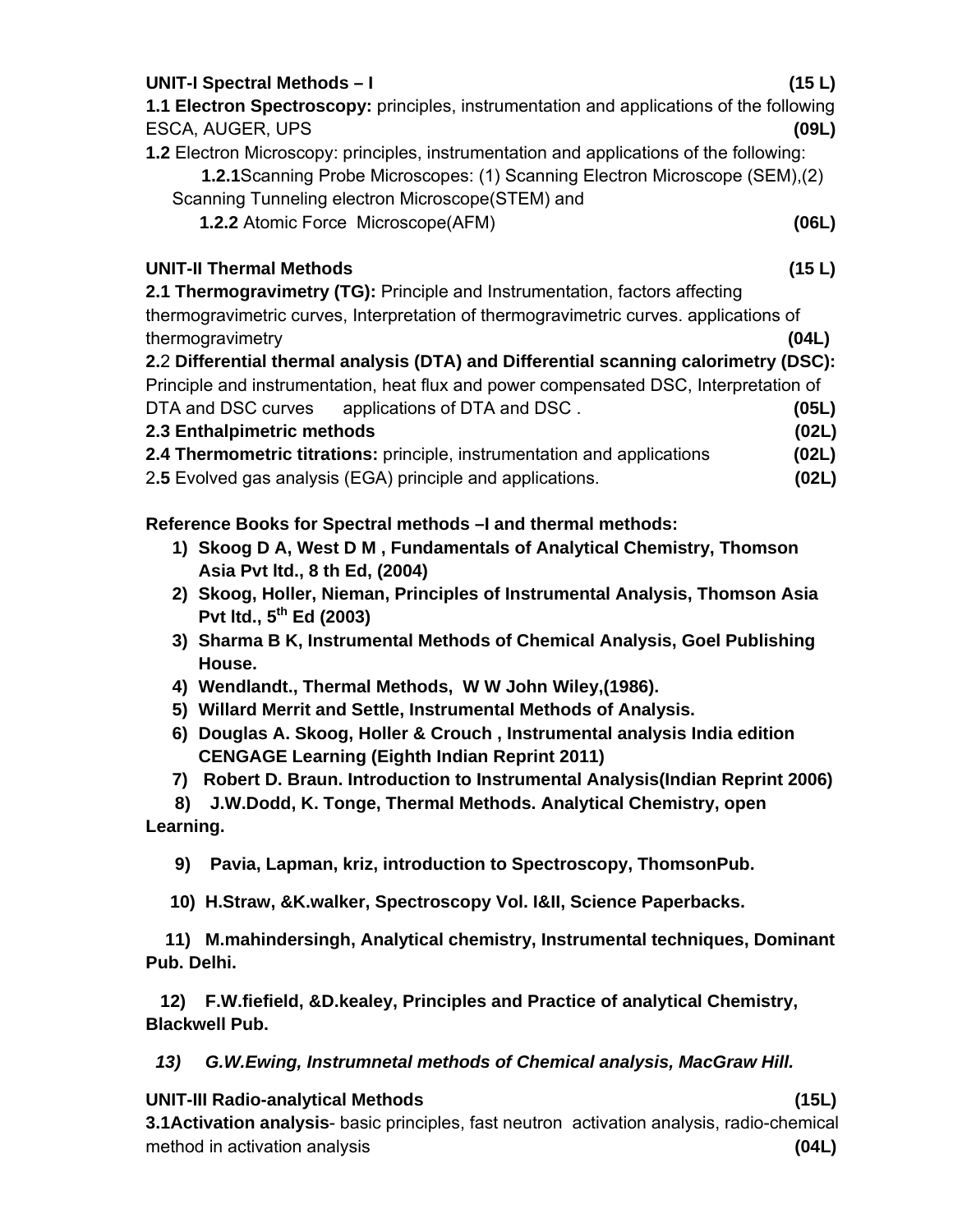| 3.2 <b>Isotopic dilution method</b> - principle and applications. | (02L) |
|-------------------------------------------------------------------|-------|
| 3.3 Auto, x-ray and gamma radiography                             | (04L) |
| <b>3.4 Radiometric Titrations</b>                                 | (03L) |
| 3.5 Applications of radio-analytical techniques.                  | (02L) |

## *References Books for Radioanalytical Methods:*

- *1) J. Ruticka and J. Stary, Substoichiometry in Radiochemical Analysis, Pergamon Press, (1968)*
- *2) R. A. Faires and G. G. J. Boswell, Radioisotope Laboratory Technique, 4th , Ed, Rutterworths; London, (1981)*
- *3) D. Brune, B. Forkman, B. Person, Nuclear Analytical Chemistry, Chartwell-Bratt Ltd., (1984)*
- *4) Maheshwar Sharon and Madhuri Sharon, Nuclear Chemistry, Ane Books Pvt. Ltd. (2009)*
- *5) Nuclear Chemistry By Arnikar*

# **UNIT-IV Electro-analytical Methods-I (15L)**

**4.1** Overview of electrode process, Electro-capillary curve and electro-capillary maximum potential. **(02L)**

**4.2 Microelectrodes:** mercury electrodes: Stationary mercury drop electrode (SMDE).Hanging mercury drop electrode (HMDE), Mercury film electrode (MFE), Carbon paste electrode and chemically modified electrodes. **(03L)**

**4.3** Introduction to three electrode system, modern polarography and voltammetry : necessity and development of new voltammetric techniques and their comparison with classical DC polarography, **(03L)** 

**4.4 Voltammetric methods:**Sampled DC polarography (TAST), Linear sweep voltammetry (LSV), Cyclic voltammetry(CV), diagnostic criteria of cyclic voltammetry **(07L)**

# *References:*

- *1) A. J. Bard and L. R. Faulkner, Electrochemical Methods, 2nd Ed, John Wiley and sons ,Asia Pvt. Ltd, (2004)*
- *2) J. J. Lingane, Electro-analytical Chemistry, 2nd Ed, Interscience Publishers, Inc., New York (1958)*
- *3) A. M. Bond, Modern Polarographic Methods in Analytical Chemistry, Marcel Dekker Publishers, Inc., New York, (1980)*
- *4) A. J. Bard (Ed), Electro-analytical Chemistry, Marcel Dekkre Inc., New York ( A series of volumes)..*
- *5) Donald T. Sawyer, A. Sobkowiak and J. L. Roberts, Jr., Electrochemistry for Chemists, 2nd Ed., John Wiley and Sons, Inc., New York., (1995).*
- *6) D.A.Skoog,F.J.Holler, J.A.Nieman,Principles of Instrumental analysis, 6th Ed.*
- *7) R.D.Braun. introduction to Instrumental Analysis, MacGraw hill, 1987.*
- *8) H.A. Willard, L.L.Merritt, J.A.Dean& F.A.Settle, Instrumnetal methods of analysis, 5th Ed. CBS,1986.*
- *9) M.noel,K.J.Vasu,Cyclic Voltammetry and Frontiers of electrochemistry, IBH, New Delhi,1990.*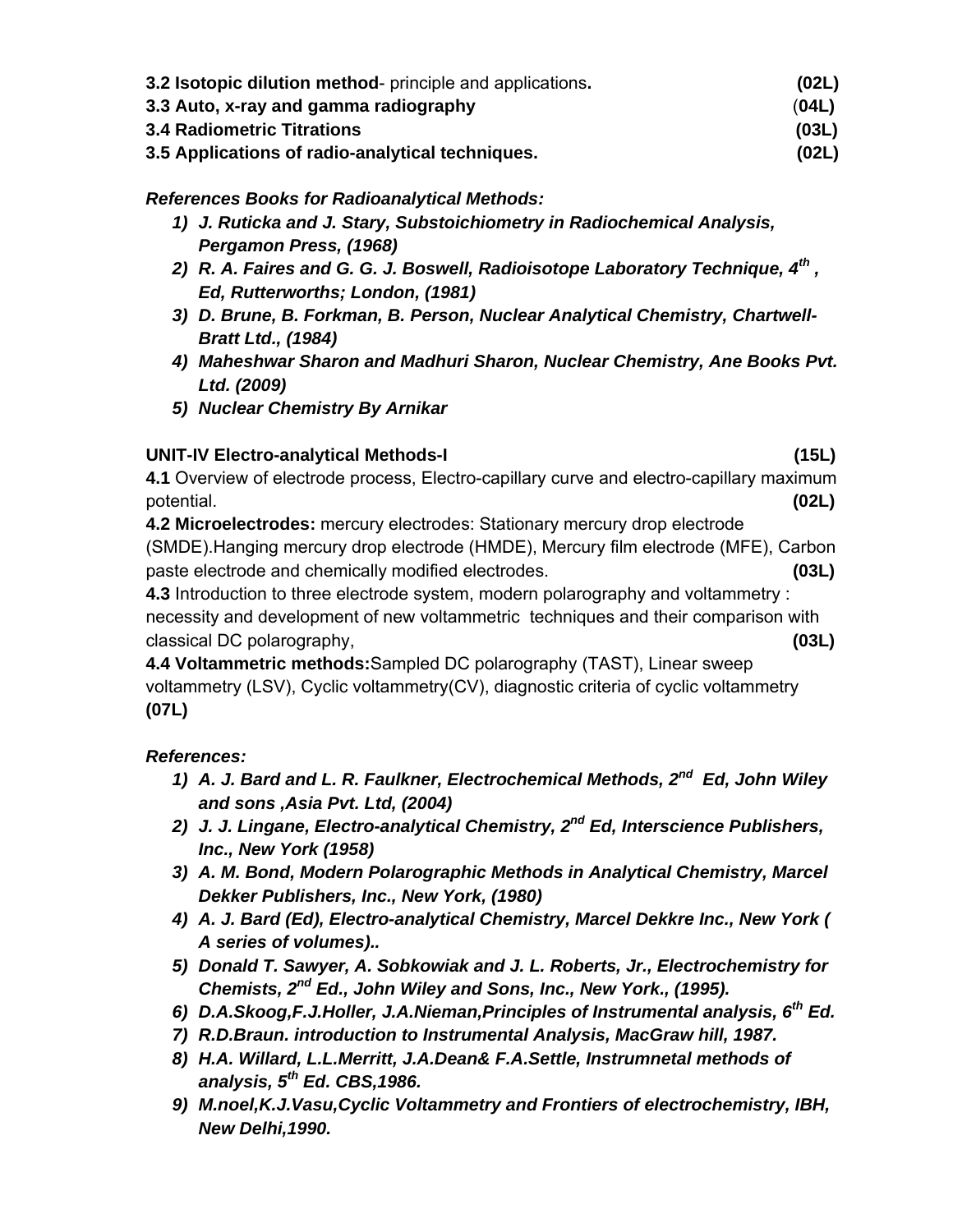#### **SEMESTER-III**

#### **PSCHP-303**

**-------------------------------------------------------------------------------------------------------------** 

#### **Paper-III**

#### **Nanochemistry, statistical mechanics & Nuclear chemistry**

| UNIT-I: Nano chemistry of gold, cadmium selenide.                                         | (15L) |
|-------------------------------------------------------------------------------------------|-------|
| 1.1 Variation of optical and magnetic properties of nonmaterial with size, shape, surface |       |
| characteristics and impurities                                                            | (04L) |
| 1.2 Relationship between size and shape of nanomaterials                                  | (03L) |
| 1.3 Nano architecture: self assembly and template methods                                 | (03L) |
| 1.4 Diagnosis and treatment of diseases using nano particles                              | (03L) |
| 1.5 Safety and ethics of use of nano particles                                            | (02L) |
| UNIT-II Nano chemistry of silica and polydimethylsiloxane:                                | (15L) |
| 2.1 Variation of optical and magnetic properties of nanomaterials with size, shape,       |       |
| surface characteristics and impurities                                                    | (04L) |
| 2.2 Relationship between size and shape of nanomaterials.                                 | (03L) |
| 2.3 Nano architecture: self assembly and template methods.                                | (04L) |
| 2.4 Diagnosis and treatment of diseases using nano particles                              | (04L) |

#### *Reference Books for UNIT-I& II*

**1. Ludovico Cademartiri and Geoffrey A. Ozin, Concepts of Nanochemistry, Wiley – VCH Verlag GmbH &co, 2009** 

**2.C. Bréchignac, P. Houdy, Marcel Lahmani, Nanomaterials and Nanochemistry, Springer, 2007** 

**3.C. N. R. Rao, Achim Müller, Anthony K. Cheetham ,Nanomaterials Chemistry ,John Wiley & Sons, 2007**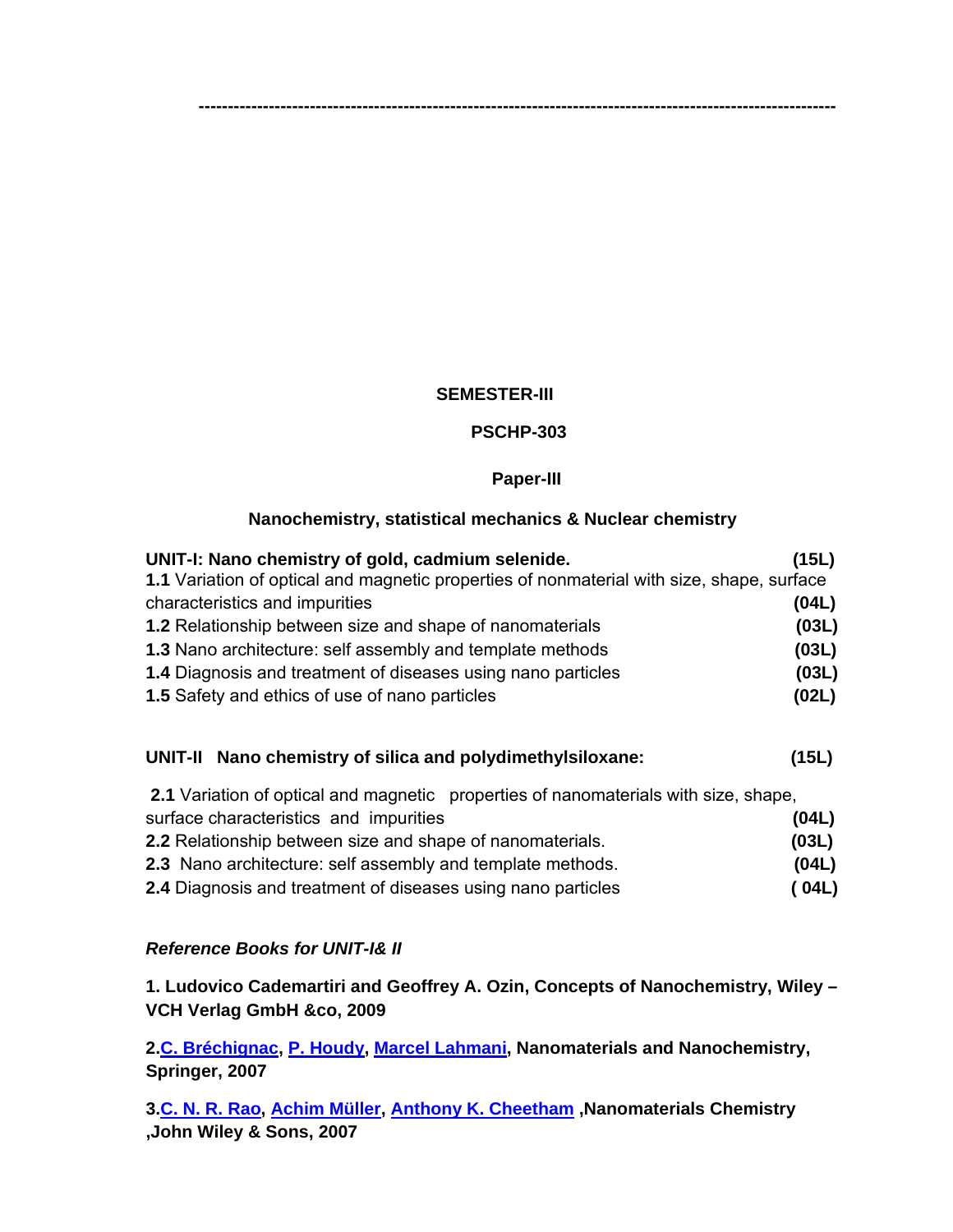**4.Geoffrey A. Ozin, André C. Arsenault, Ludovico Cademartiri ,Nanochemistry: A Chemical Approach to Nanomaterials ,Royal Society of Chemistry (Great Britain) 2, illustrated ,Royal Society of Chemistry, 2009** 

| <b>Unit- III Statistical Mechanics</b>                                                           | (15L)  |
|--------------------------------------------------------------------------------------------------|--------|
| 3.1 Distribution of molecules in different states-configuration and weights (01L)                |        |
| 3.2 Thermodynamic probability, microstates, ensembles, Boltzmann distribution law                |        |
|                                                                                                  | (02L)  |
| <b>3.3 The molecular Partition functions: Translational, rotational, vibrational, electronic</b> |        |
| and nuclear partition functions.                                                                 | ( 03L) |
| <b>3.4Statistical Thermodynamics:</b> and Expressions for thermodynamic functions in terms       |        |
| of partition function -Internal energy, the Helmholtz and Gibbs energy, the enthalpy,            |        |
| Heat capacity and equilibrium constants, Sackur – Tetrode equation for the entropy of a          |        |
| mono atomic gas.                                                                                 | (04L)  |
| 3.5 Maxwell-Boltzmann, Bose-Einstein and Fermi-Dirac statistics.                                 | (03L)  |
| <b>3.6</b> Debye and Einstein theory of specific heats of solids.                                | (02L)  |

## *Reference Books for Statistical Mechanics*

*1. Atkins P.W, Physical Chemistry, Oxford University Press, 6th edition, 1998* 

*2. John M.Seddon & Julian D. Gale, Thermodynamics and statistical mechanics, Tutorial Chemistry Texts series, Vol.10, Royal society of Chemistry, 2001.* 

*3. Silbey R J & Alberty R A, Physical Chemistry, 3rd edition, John Wiley and sons, Inc.2002.* 

*4. Laidler K.J. and Meiser J.H., Physical Chemistry, 2nd edition, CBS publishers &distributors,1999.* 

*5. B.K. Agarwal and M. Eisner, Statistical Mechanics, (1988) Wiley Eastern, New Delhi.* 

*6. D.A. McQuarrie, Statistical mechanics, (1976) Harper and Row Publishers, New York.* 

#### **UNIT-- IV Nuclear Chemistry (15L)**

| 4.1 Charged particle accelerator-linear accelerator, cyclotron, Betatron,                |       |
|------------------------------------------------------------------------------------------|-------|
| synchrocyclotron, synchrotron                                                            | (04L) |
| 4.2 Nuclear forces- characteristics and Meson field theory of nuclear forces             | (02L) |
| 4.3 Nuclear Models- Fermi Gas Model, Shell Model, Collective Model, Optical              |       |
| Model                                                                                    | (03L) |
| 4.4 Applications of Nuclear radiations- geological applications of radioactivity, age of |       |
| minerals and rocks, age of earth and solar system, medical, industrial and agricultural  |       |
| applications of radiochemistry, positron emission tomography,                            |       |
| radioimmunoassay.                                                                        | (06L) |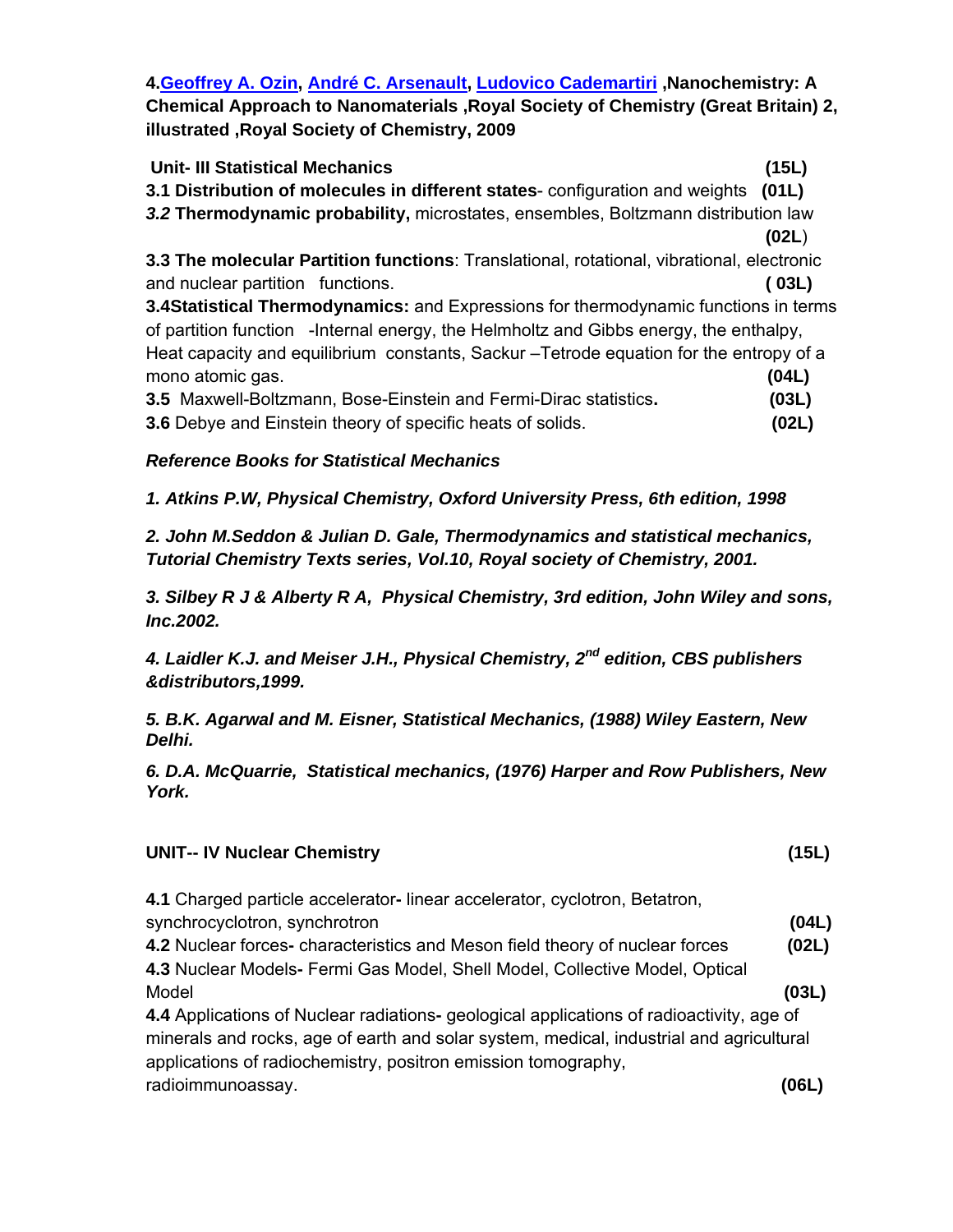*Reference Books for Nuclear Chemistry*

- *1. G.Friedlander, J.W.kenedy. Nuclear and Radiochemistry. Third. John Wiley and sons,, 1981.*
- *2. H.J.Arnikar, Essentials of Nuclear Chemistry. second. Wiley Eastern Ltd., 1989.*

#### **Semester III**

#### **PSCHP-304**

#### **Paper IV**

# **Atomic and Molecular: Structure & Spectroscopy**

| <b>UNIT-I: Atomic structure</b><br><b>1.1</b> Introduction to approximate methods in Quantum Mechanics-<br><b>1.1.1</b> Variation method linear variation, variation theorem, nonlinear variation,<br>1.1.2 Perturbation method, first order perturbation                                                                                                                                                                                                                           | (15L)<br>(06L)                                     |
|-------------------------------------------------------------------------------------------------------------------------------------------------------------------------------------------------------------------------------------------------------------------------------------------------------------------------------------------------------------------------------------------------------------------------------------------------------------------------------------|----------------------------------------------------|
| 1.2 Calculation of ground state energy and wave function of Helium Atom (Two electron<br>system) using<br>1.2.1 Variation principle<br><b>1.2.2 Pauli's exclusion principle</b><br>1.2.3 Slater determinant                                                                                                                                                                                                                                                                         | (07L)                                              |
| 1.3 Calculation of wave function for multi electron atoms:<br>Hartree-Fock self consistent field method,                                                                                                                                                                                                                                                                                                                                                                            | (02L)                                              |
| <b>UNIT--II Atomic spectroscopy</b><br>2.1 Angular momentum, orbital and spin, total angular momentum, total angular<br>momentum (J) of many electron atoms, L-S i.e. Russell Saunders coupling and J-J<br>coupling,<br>2.2 Term symbols, term symbols for He, Li, Be and B atoms<br>2.3 Exchange interactions and multiplicity of states<br>2.4 Anomalous Zeeman Effect and Paschen Back effect.<br>2.5 Atomic spectra and selection rules, energy level diagram of atomic sodium. | (15L)<br>(04L)<br>(04L)<br>(02L)<br>(02L)<br>(03L) |
| <b>UNIT- III: Molecular Structure</b><br>3.1 The Born - Oppenheimer approximation<br><b>3.2 LCAO method- molecular orbital formation</b><br>3.3 Calculation of energy of hydrogen molecule ion using<br>3.3.1 Valence bond method<br>3.3.2 Heitler-London treatment<br>3.3.3 Improvements in Heitler-London treatment<br>3.4 Electronic structure of polyatomic molecules                                                                                                           | (15L)<br>(01L)<br>(01L)<br>(05L)<br>(08L)          |
| <b>3.4.1</b> Valence bond method for $BeH_2$ , $NH_3$ , $H_2O$ , $BH_3$ , $CH_4$<br>3.4.2 Huckel molecular orbitals for -ethylene and 1, 3 butadiene and benzene                                                                                                                                                                                                                                                                                                                    |                                                    |

molecule.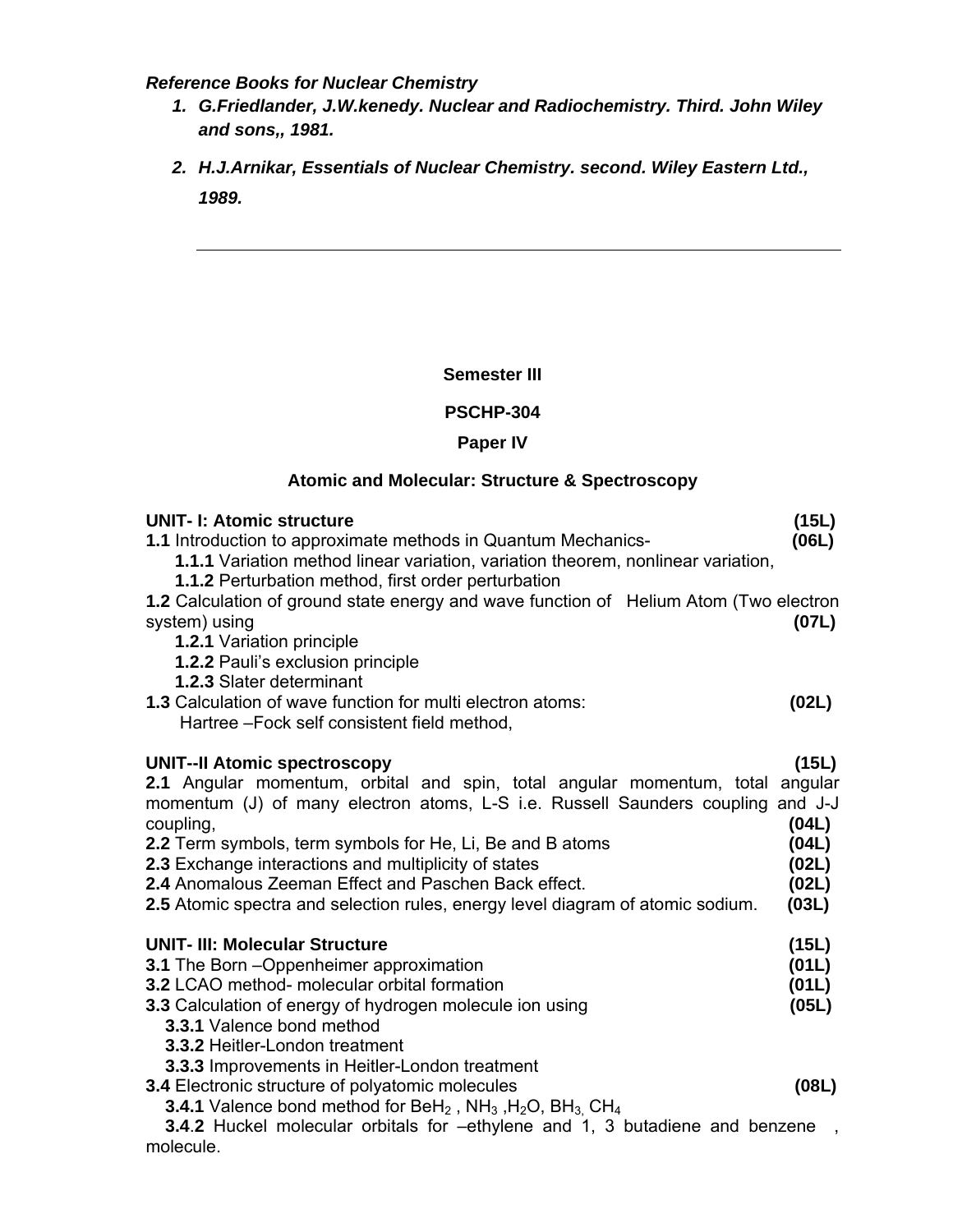*Reference books for Atomic and molecular structure and atomic spectroscopy:* 

- *1. Laidler and Miser, Physical Chemistry,2nd edition, CBS publishers, New Delhi.(chapters 11-14)*
- *2. Silbey and Alberty ,Physical Chemistry,3rd edition, John Wiley and sons,2000.(Part two quantum chemistry)*
- *3. Atkins P.W, Physical Chemistry, Oxford University Press, 6th edition, 1998.*
- *4. William Kemp, Organic spectroscopy, 3rd Edition, ELBS, 1996.*
- *5. I.N. Levine, Quantum Chemistry, 5 th edition (2000), Pearson Educ. Inc., New Delhi.*
- *6. .D.A. Mc Quarrie and J.D. Simon, Physical Chemistry: A Molecular Approach, (1998) Viva Books, New Delhi.*
- *7. J.N. Murrell, S.F.A. Kettle and J. M. Tedder, Valence Theory,2 nd edition (1965), John Viley, New York.*
- *8. 10 A.K. Chandra, Introductory Quantum Chemistry, 4 th edition (1994), Tata McGraw Hill, New Delhi*
- *9. 11 D. A. McQuarrie, Quantum Chemistry, Viva Books Private Limited, New Delhi, first Indian ed., 2003.*
- *10. 12 R. K. Prasad, Quantum Chemistry, 3rd Ed., New Age International Publishers, 2006.*
- *11. 13 James E. House, Fundamentals of Quantum Chemistry, Second Ed., Academic Press, 2005.*
- *12. 14 T. A. Littlefield and N. Thorley, Atomic and Nuclear Physics An Introduction, Van Nostrand, 1979.*

#### **UNIT- IV: Molecular spectroscopy (15L)**

**4.1Rotational spectroscopy:** Einstein coefficients, classification of polyatomic molecules: spherical top, symmetric top and asymmetric top molecules, rotational spectra of polyatomic molecules Stark modulated microwave spectrometer. **(03L)**

**4.2 Raman Spectroscopy-** Classical theory of molecular polarizability, pure rotational, vibrational and vibration-rotation spectra of diatomic and polyatomic molecules, polarization and depolarization ofRaman lines correlation between IR and Raman spectroscopy, instrumentation. **(05L)**

**4.3 Electronic Spectra of molecules:** term symbols for linear molecules, selection rules characteristics of electronic transitions-Franck-Condon principle, types of electronic transitions-d-d, vibronic, charge transfer, π-π<sup>\*</sup>, n- π<sup>\*</sup> transitions, fate of electronically excited states, fluorescence, phosphorescence, dissociation and pre-dissociation

**(07L)** 

#### **Reference Books**

- **1. C. N. Banwell and E. M. McCash, Fundamentals of Molecular Spectroscopy, 4th Ed., Tata-McGraw-Hill, 1994.**
- **2. M. L. Gupta, Atomic and Molecular Spectroscopy, New Age International Publishers, 2001.**
- **3. H. S. Randhawa, Modern Molecular Spectroscopy, McMillan India Ltd., 2003**
- **4. G. Aruldas, Molecular Structure and Spectroscopy, Prentice-Hall of India, 2001.**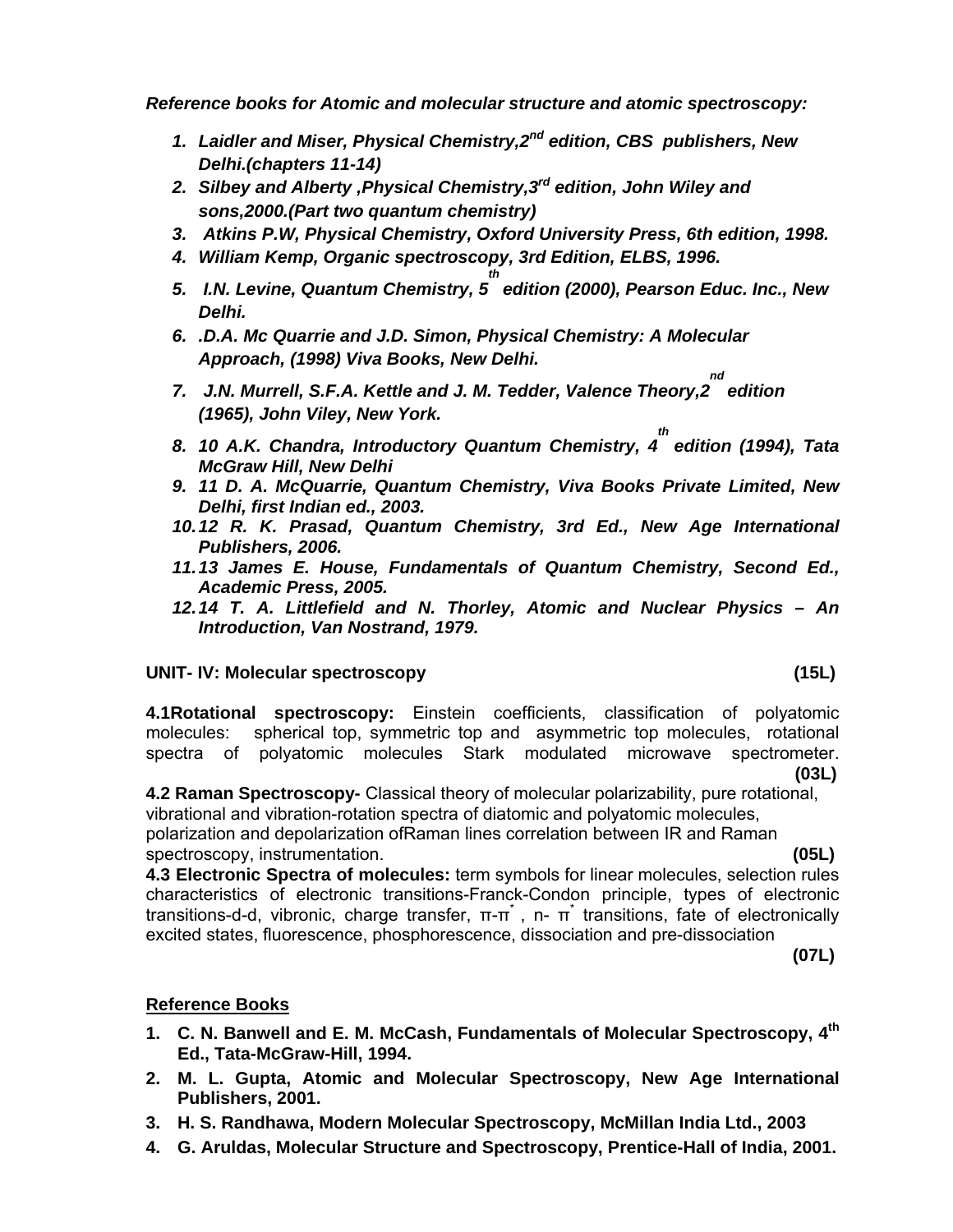**5. J. Michael Hollas, Modern Spectroscopy, 4th Ed., John Wiley and Sons, 2004.** 

#### **List of Books for further reading:**

- **1. R. Drago, Physical Methods for Chemists, Saunders, Philadelphia, 1992.**
- **2. B. P. Straughan and S. Walker (Eds.), Spectroscopy Vol 1-3, Chapman and Hall, New York, 1976.**
- **3. R. K. Harris, Nuclear Magnetic Resonance Spectroscopy, Pitman, London, 1983.**
- **4. Donald L. Pavia, Gary M. Lampman and George S. Kriz, Introduction to Spectroscopy, 3rd ed., Thomson, Brooks/Cole, 2001.**
- **5 John P. Lowe, Quantum Chemistry, 3rd ed., Academic Press, New York, 2006.**
- **6 R. Anantharaman, Fundamentals of Quantum Chemistry, McMillan India Limited, 2001.**
- **7 Mahendra R. Awode, Quantum Chemistry, S. Chand and Co. Ltd., New Delhi, 2002.**
- **8 David O. Hayward, Quantum Mechanics for Chemists, Royal Society for Chemistry, 2002.**
- **9 Jack Simons, An Introduction to Theoretical Chemistry, Cambridge University Press, 2003.**
- **10 Victor M. S. Gil, Orbitals in Chemistry, A Modern Guide to Students, Cambridge University Press, 2000.**
- **11 A. K. Chandra, Introduction to Quantum Chemistry, 4th Ed., Tata-McGraw-Hill, 1994.**
- **12 S. N. Datta, Lectures on Chemical Bonding and Quantum Chemistry, Prism Books Pvt. Ltd., 1998.**
- **13 R. McWeeny, Coulson's Valence, 3rd. Ed., Oxford University Press, 1979.**
- **14 J. N. Murell, S. F. A. Kettle and J. M. Tedder, The Chemical Bond, Wiley, 1985.**
- **15 F. A. Cotton, Chemical Applications of Group Theory, 3rd Ed., John Wiley and Sons (Asia) Pte. Ltm, 1999.**
- **16 D. C. Harris and M. D. Bertolucci, Symmetry and Spectroscopy, Oxford University.**

**----------------------------------------------------------------------------------------------------------------------** 

#### **SEMESTER –IV**

#### **PSCHP-401**

#### **Paper-I**

#### **Chemistry: polymer, green, biophysical and applied.**

**Unit I: Polymer Chemistry II (15L)**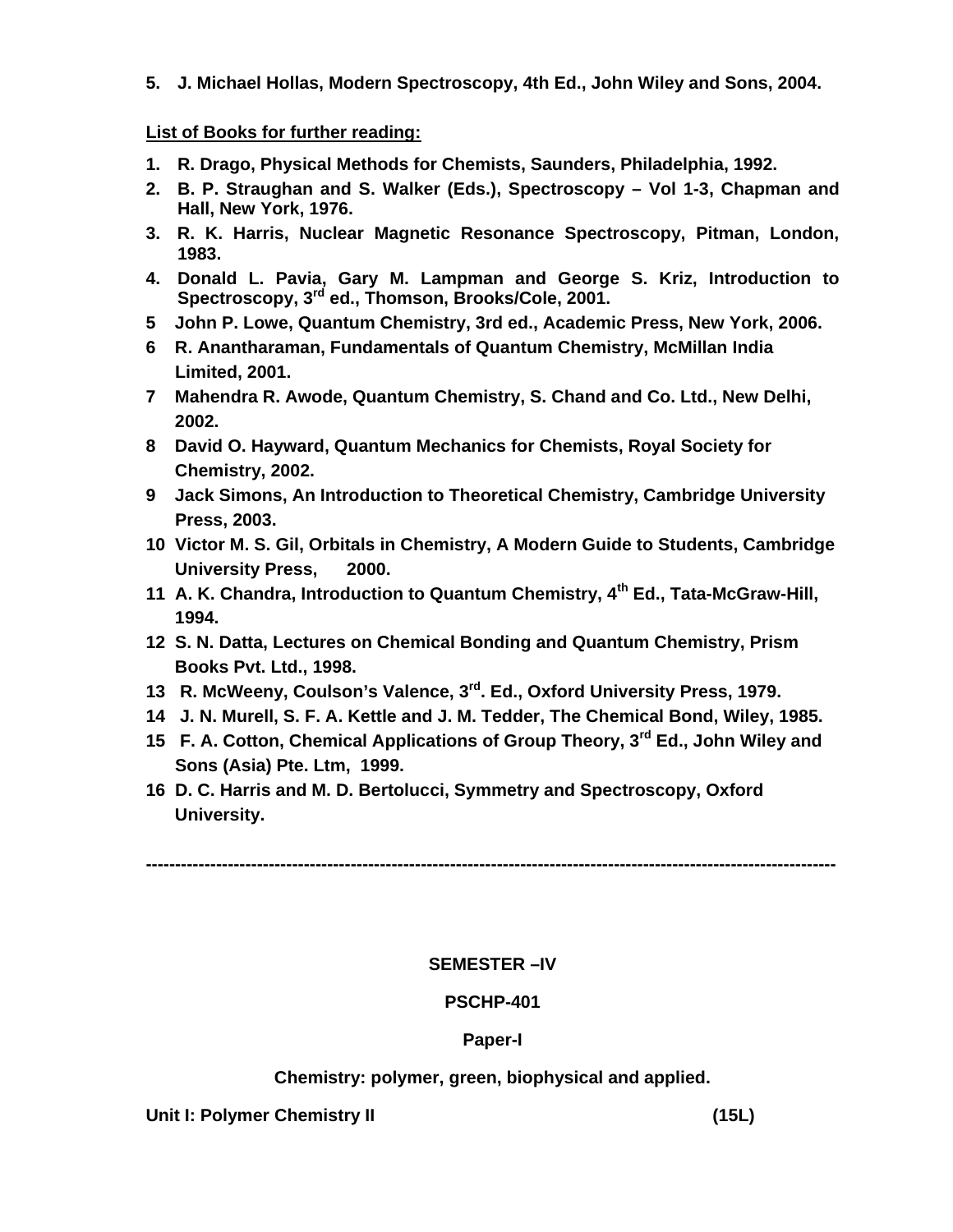**1.1 Identification and characterization of polymers**: physical analysis- IR, NMR and ESR spectroscopy, X-ray diffraction analysis, TEM, SEM, ,thermal analysis-TGA, DTA, DSC ,physical Testing -Impact strength, Tensile strength, solubility **(03L) 1.2 Polymers in solid state** – Transitions (glass transition and crystalline melting temperature), crystalline behaviour, factors affecting crystallinity, polymer blends, Alloys.

**(01L)** 

 **1.3 Properties of polymers**: Thermal (glass transition temperature, and its determination), mechanical (deformation and fracture) effects in polymers, viscoelasticity surface properties (surface tension, hardness, friction, abrasion) of polymers, weatherability, rheology and mechanical models, mechanical behaviour. Rubber elasticity. **(03L)** 

# **1.4 Polymer technology**: **(04L)**

- **1.4.1** Polymer auxiliaries, plasticizers, heat Stabilizers, colorants, flame retardants. fillers, reinforcements,
- **1.4.2** Elastomers: Introduction, Processing, Rubber Types, Vulcanization, Properties, Reclaiming.
- **1.4.3** Fibers: introduction, production, Fiber spinning, Textile fibers, Industrial fibers, recycling.
- **1.4.4** Films sheets: Introduction and processing techniques (injection and blow moulding extrusion), Recycling of plastics.

**1.5 Properties and applications of some commercially important polymers** .Carbon chain polymers- Polyolefins, ABS group, elastomers, vinyl polymers, acrylic polymers, heterochain polymers- polyethers, polycarbonates, polysaccharides, polyamides fluoropolymers, Resins (epoxy, alkyd, phenol-formaldehyde and urea-formaldehyde), Silicones, polyphosphazenes, sulphur containing polymers **(04L)** 

## **UNIT-II Biophysical Chemistry (15L)**

**2.1 Complex Biomolecules of Life:** Proteins, enzymes, DNA, RNA, polysaccharides and lipids. chirality and pH dependence of biomolecules. **(02L)**

**2.2 Biological significance of physical phenomenon:** buffer, micelle, diffusion, osmosis, Donnan membrane equilibrium, viscosity, surface tension, absorption, biosensors : Enzyme based, Electrochemical, immunosensor, fluorescence, optical, Piezoelectric Biosensors . **(02L**)

**2.3 Thermodynamics of Biopolymer solutions**. Vapour pressure energy and heat of mixing of polymer solution, osmotic, pressure, membrane equilibrium Function and structural basis of classification of muscles, mechanism of muscles, contraction and energy generation. **(04L)** 

 **2.4 Statistical Mechanics in Biopolymer:** Chain configuration and confirmation of macro molecule, statistical distribution end to end dimension, calculation of average dimension for various chain structure. **(03L)** 

**2.5 Electrophoresis (Technique for biomolecular study) :** Principle and factors affecting electrophoretic mobility, zone electrophoresis – Paper electrophoresis, cellules acetate electrophoresis, Gel electrophoresis. capillary Electrophoresis, Application of electrophoresis. **(04L)**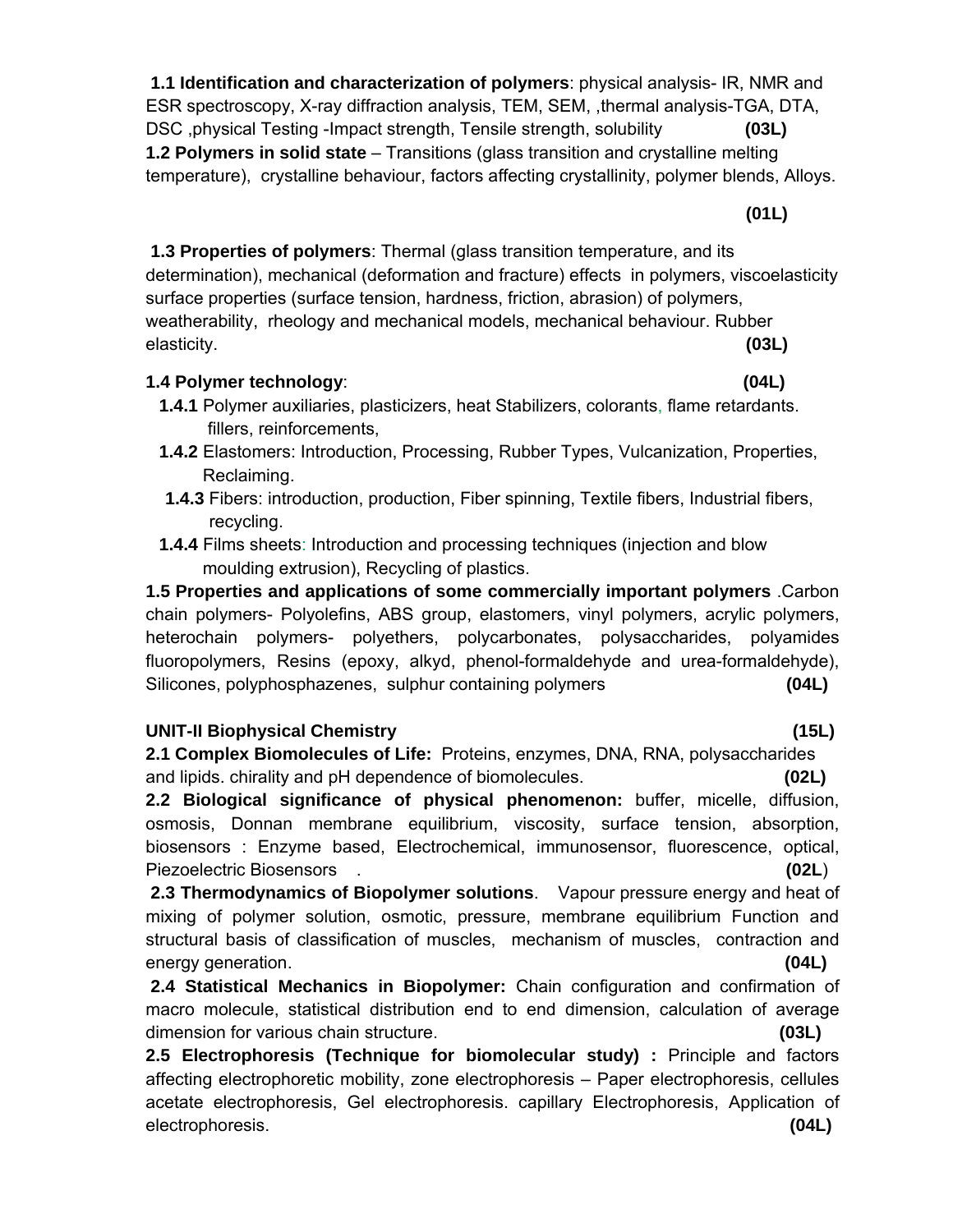**Reference Books for Biophysical chemistry** 

- **1. U.N Dash,.A Text Book of Biophysical Chemistry,Macmillan India Ltd**
- **2. Gurtu and Gurtu,Biophysical Chemistry,Pragati Prakashan.**
- **3. R.P.Budhiraja, Separation chemistry,New Age International(P) Limited, Publisher**
- **4. Avinash Upadhyay,Kakoti Upadhyay,Nirmalendu Nath.Biophysical Chemistry Principles and Techniques Himalaya**
- **5. Susan R.Mikkelson ,Eduardo Corton, Bioanalytical Chemistry,Wiley Interscience. 0 8Science, 2nd ed., Kluwer Academic/Plenum Publishers, New York, 2000.**

#### **Unit III: Polymer &Green Chemistry (15L)**

#### **3.1 Polymer Chemistry III (08L)**

 **3.1.1 Engineering and Speciality Polymers:** engineering resins, high performance polymers, heat resistant polymers, high impact resistance polymers, speciality polymers, Liquid crystalline polymers, Conducting polymers, Polyelectrolytes, polymers in nonlinear optics. **( 03L)** 

 **3.1.2 Applications of polymers** in separations, biotechnology and electronics-Membrane Separations, Biomedical Applications, photonic polymers nano-wires, Encapsulation, Electronic shielding., Drag reduction, smart materials, construction and building optical fibers. **(03L)** 

 **3.1.3 Polymer degradation and stabilization**: Oxidative, thermal, radiation, Biodegradation **(02L)** 

#### **Reference Books for Polymer Chemistry II & III**

#### *Reference Books for Polymer Chemistry:*

- *1. P. Bahadur and N. V. Sastry, Principles of Polymer Science, second edition, Narosa Publishing House, 2005.*
- *2. C. E. Carraher, Jr., Carraher's Polymer Chemistry, 8th edition, CRC Press, New York, 2010.*
- *3. Joel R. Fried, Polymer Science and Technology, Prentice-Hall of India Pvt. Ltd., 2000.*
- *4. V. R. Gowarikar, H. V. Viswanathan and J. Sreedhar, Polymer Science. New Age International Pvt. Ltd., New Delhi, 1990.*
- *5. F. W. Billmeyer Jr., Text Book of Polymer Science, 3rd edition, John Wiley and Sons, 1984.*
- *6 V.K.Ahluwalia &A. Mishra.Polymer Scienc,e A text book,Ane Books Pvt. Ltd,2008.*
- *7 R.Sinha, Outline of Polymer Technology manufacture of Polymers, Prentice hall of India Pvt. Ltd. 2000*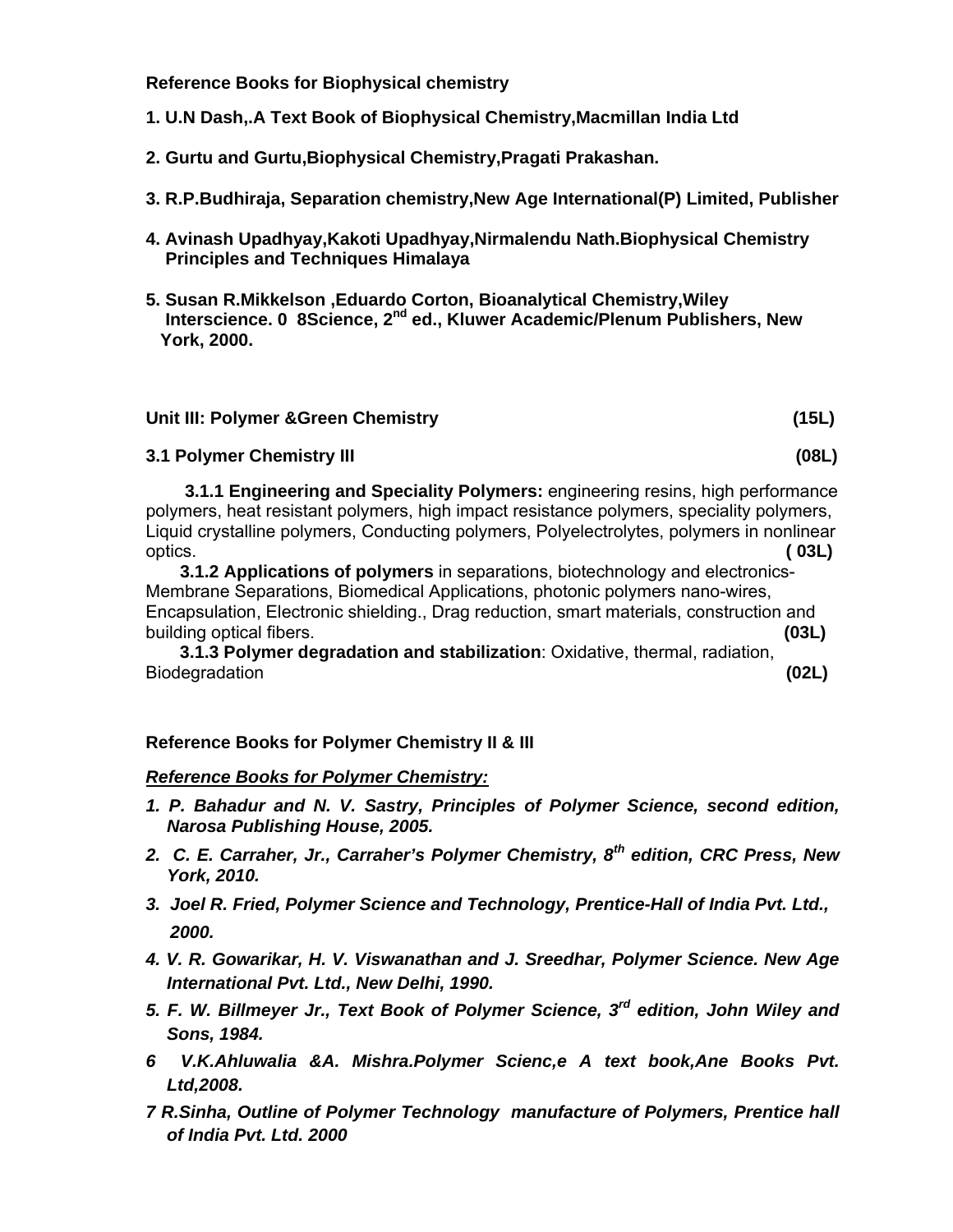- *8 F.J. Davis, Polymer Chemistry, Oxford university Press, 2000.*
- *9 D.Walton & P.lotimer, Polymer, Oxford university Press, 2000.*
- *10 R.Ypung, Introduction to Polymers, Chapman &Hall , reprint, 1989.*
- *11 V.Jain. Organic Polymer Chemistry, IVY Publishing House,2003.*
- *12 A. Singh, Polymer Chemistry, Campus Book International, 2003.*

#### *Books for further reading:*

- 7. *J. M. G. Cowie, Polymers: Chemistry and Physics of Modern Materials, 2nd ed. (first Indian Reprint 2004), Replika Press Pvt. Ltd.*
- 8. *G. S. Misra, Introductory Polymer Chemistry, New Age International (P) Limited, Publishers, 1993.*
- 9. *L. H. Sperling, Introduction to Physical Polymer Science. 2nd Edition, John Wiley and Sons. Inc.*
- 10. *Hans- Georg Elias, An Introduction to polymer Science, VCH 1997.*
- 11. *Charles E. Seymour, Jr., Seymour/Carraher's Polymer Chemistry, 6th ed., Marcel Dekker, Inc., 2003.*
- *A. Ravve, Principles of Polymer).*

#### **3.2 Green chemistry (07L)**

- **3.2.1** Waste minimization techniques. (01L)
- **3.2.2** Catalysis and Green Chemistry: Phase transfer catalysts, biocatalyst, photo catalysis. (02L)
	- **3.2.3** Organic solvents, solvent free system, supercritical fluid, ionic liquid, their characteristics, use as catalyst and solvents. (02L)
	- **3.2.4** Alternative energy sources for initiation and execution of chemical reaction: microwave and sonochemistry. (02L)

#### *Reference Books for Green Chemistry:*

- *1. Mike Lancaster,Green Chemistry An Introductory Text ,Royal Society of Chemistry.*
- *2. V.K.Ahluwalia,M.Kidwai,Kluwer Academic Publisher*.

| UNIT-IV Photochemistry: Kinetics and applications                                            | (15L) |
|----------------------------------------------------------------------------------------------|-------|
| 4.1. Photophysical Kinetics of bimolecular processes.                                        | (07L) |
| 4.1.1 Mechanism of fluorescence quenchin                                                     |       |
| 4.1.2 Collisions in solutions                                                                |       |
| A A 2 Kinetias of collisional quanoping and Ctorn <i>Molmor countion</i> and doviations from |       |

- **4.1.3** Kinetics of collisional quenching and Stern- Volmer equation and deviations from Stern Volmer equation
- **4.1.4** Concentration dependence of quenching and excimer formation
- **4.1.5** Quenching by added substances –charge transfer mechanism and energy transfermechanis

**4.2 Applications of Photochemistry***-* Importance of photochemistry, origin of life, photosynthesis, mechanism of vision. **( (03L)**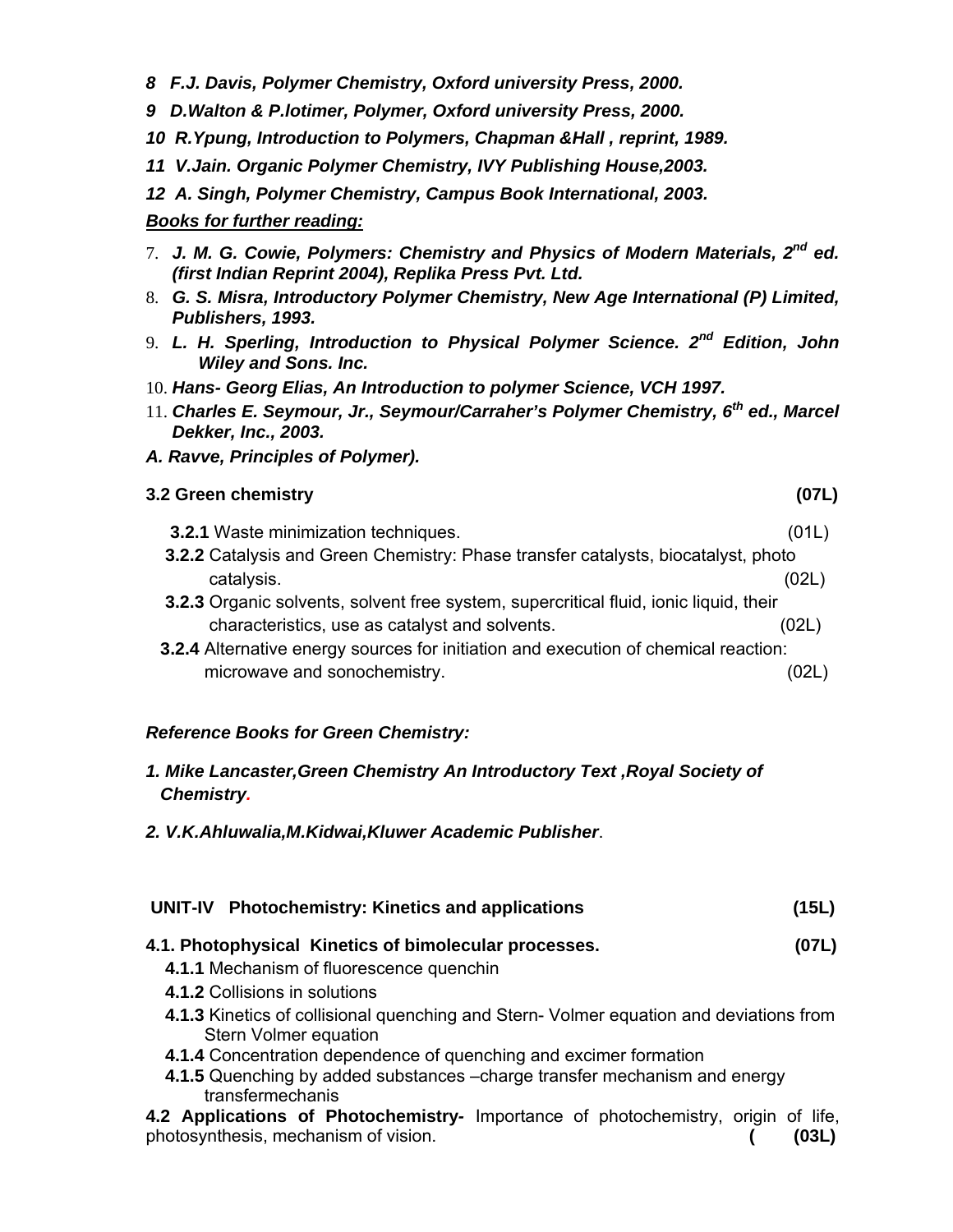**4.3 Solar Cells** photovoltaic and photo galvanic cells; photo electrochemistry; prospects of solar energy conversion and storage, organic solar cells **(05L)** 

#### *Reference Book for Photochemistry*

*1 K.K.Rohatgi-Mukherjee. Fundamentals of Photochemistry. Reprint 2002. New Age International Publisher, 1978.-* 

----------------------------------------------------------------------------------------------------------------------

--------------------

#### **Semester-IV**

#### **PSCHP402**

#### **Paper-II**

#### **Advanced Instrumental Techniques-II**

| <b>UNIT-I Spectral Methods- II</b>                                          |       |
|-----------------------------------------------------------------------------|-------|
| Principle, instrumentation and applications of the following                | (15L) |
| 1.1 Reflectance spectroscopy                                                | (03L) |
| 1.2 Photo-acoustic spectroscopy                                             | (03L) |
| 1.3 Polarimetry: ORD, CD                                                    | (04L) |
| 1.4 Chemiluminescence method                                                | (02L) |
| 4 E Nuelser eus droppels receptions encofrecedur. ENDOD, ELDOD, ENDOD (001) |       |

**1.5** Nuclear quadrapole resonance spectroscopy, ENDOR, ELDOR, EWDOR (**03L)** 

## **UNIT-II Electro-analytical Methods – II Principles, instrumentation and applications of (15L)**

| 2.1 Ion selective field effect transistors, bio-catalytic membrane electrodes, disposable |       |
|-------------------------------------------------------------------------------------------|-------|
| multilayer plon systems, screen – printed electrodes.                                     | (08L) |
| 2.2 Chronopotentiometry and chronoamperometry                                             | (05L) |
| 2.3 Fused salt electrolysis                                                               | (02L) |

## **Reference Books for Unit II & IV**

#### *References:*

- *1) A. J. Bard and L. R. Faulkner, Electrochemical Methods, 2nd Ed, John Wiley and sons ,Asia Pvt. Ltd, (2004)*
- *2) J. J. Lingane, Electro-analytical Chemistry, 2nd Ed, Interscience Publishers, Inc., New York (1958)*
- *3) A. M. Bond, Modern Polarographic Methods in Analytical Chemistry, Marcel Dekker Publishers, Inc., New York, (1980)*
- *4) A. J. Bard (Ed), Electro-analytical Chemistry, Marcel Dekkre Inc., New York ( A series of volumes)..*
- *5) Donald T. Sawyer, A. Sobkowiak and J. L. Roberts, Jr., Electrochemistry for Chemists, 2nd Ed., John Wiley and Sons, Inc., New York., (1995).*
- *6) D.A.Skoog,F.J.Holler, J.A.Nieman,Principles of Instrumental analysis, 6th Ed.*
- *7) R.D.Braun. introduction to Instrumental Analysis, MacGraw hill, 1987.*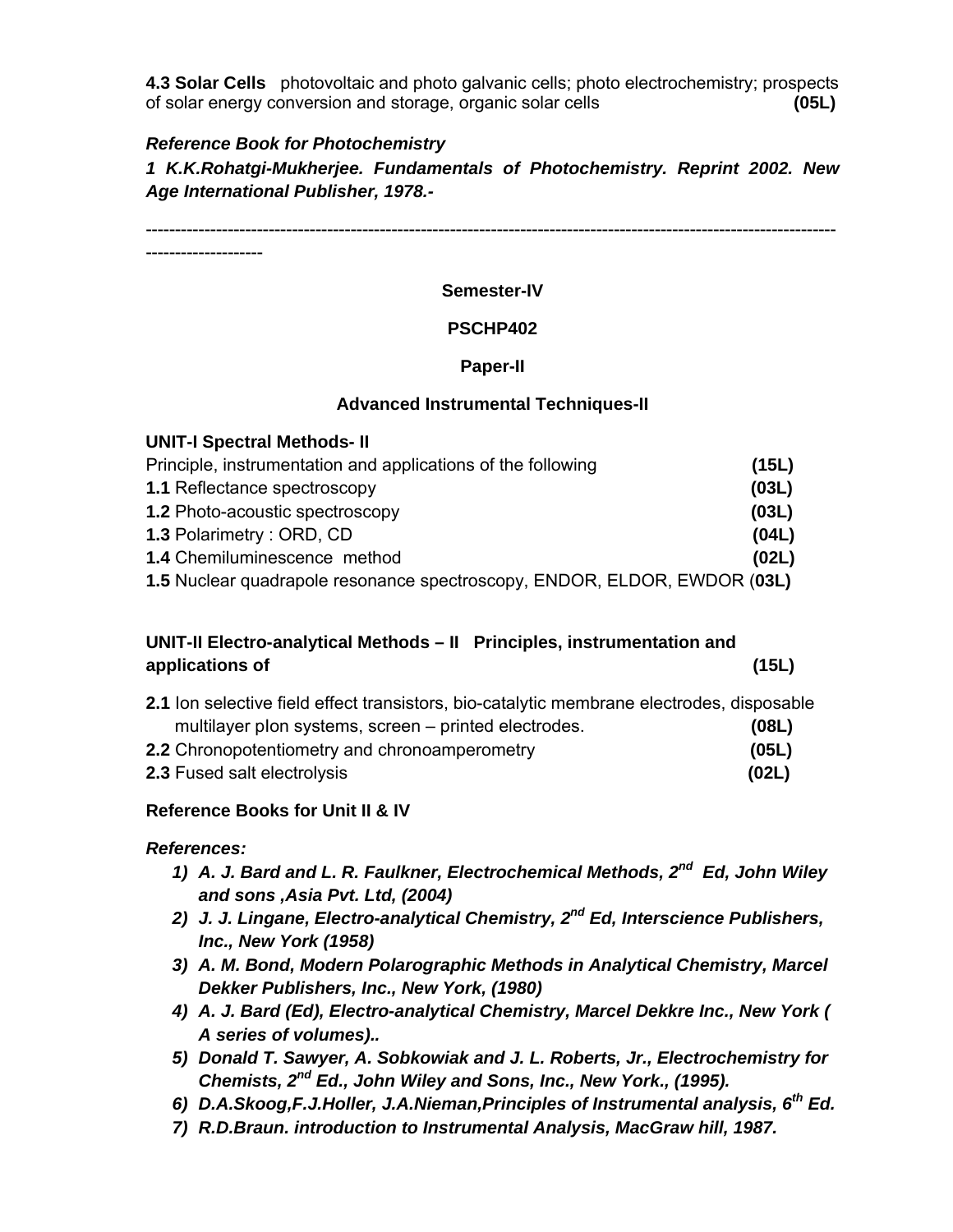- *8) H.A. Willard, L.L.Merritt, J.A.Dean& F.A.Settle, Instrumnetal methods of analysis, 5th Ed. CBS,1986.*
- **9)** *M.noel,K.J.Vasu,Cyclic Voltammetry and Frontiers of electrochemistry, IBH, New Delhi,1990.*
- **10)** *P.T.Kissinger, W.R. heinman, Laboratoty Techniques in electroanalytical Chemistry, Dekkar, NY. 1984.*

# **UNIT-III Hyphenated Techniques (15 L)**

- **3.1** Introduction, need for hyphenation, possible hyphenation. **(02L)**
- **3.2** Interfacing devices and applications of the following: GC-MS, GC-IR, MS-MS, HPLC- MS, spectro-electrochemistry and radio-chromatography. **(13L)**

## *Reference Books for Hyphenated Techniques:*

- *1 R.P.W.Scott, Tandem Techniques ,Wiley India Pvt.Ltd. Reprint 2009*
- *2 J. Barker, Analytical chemistry for open learning, Mass spectrometry, Wiiley IndiaED.*

| <b>UNIT-IV Electro-analytical Methods - III</b> | (15 L) |
|-------------------------------------------------|--------|
|-------------------------------------------------|--------|

- **4.1 Pulse polarography**: Normal pulse polarography(NPP), Differential pulse polarography(DPP), Double differential pulse polarography (DDPP), **(08L) 4.2** Sinusoidal AC polarography, Square wave polarography (**05L)**
- *4.***3** Applications of electrochemical methods in Organic synthesis**. (02L)**

## *References :*

- *1) M. Noel and K. I. Vasu, Cyclic Voltammetry and the frontiers of Electrochemistry, IBH, New Delhi, (1990)*
- *2) A. M. Bond , Modern Polarographic Methods in Analytical Chemistry, Marcel Dekker Publishers, Inc., New York, 1980.*
- 3) *A. J. Bard and Faulkner, Electrochemical Methods, 2nd Ed, John Wiley and Sons ( Asia) Pvt. Ltd., 2004.*

---------------------------------------------------------------------------------------------------------------------- --------------------

#### **SEMESTER-IV**

## **PSCHP-403**

## **Paper-III**

## **Material Science, network and irreversible thermodynamics,**

## **UNIT-I Metals and alloys**: **(15L)**

**1.1** Solidification of metals and alloys-homogeneous and heterogeneous nucleation,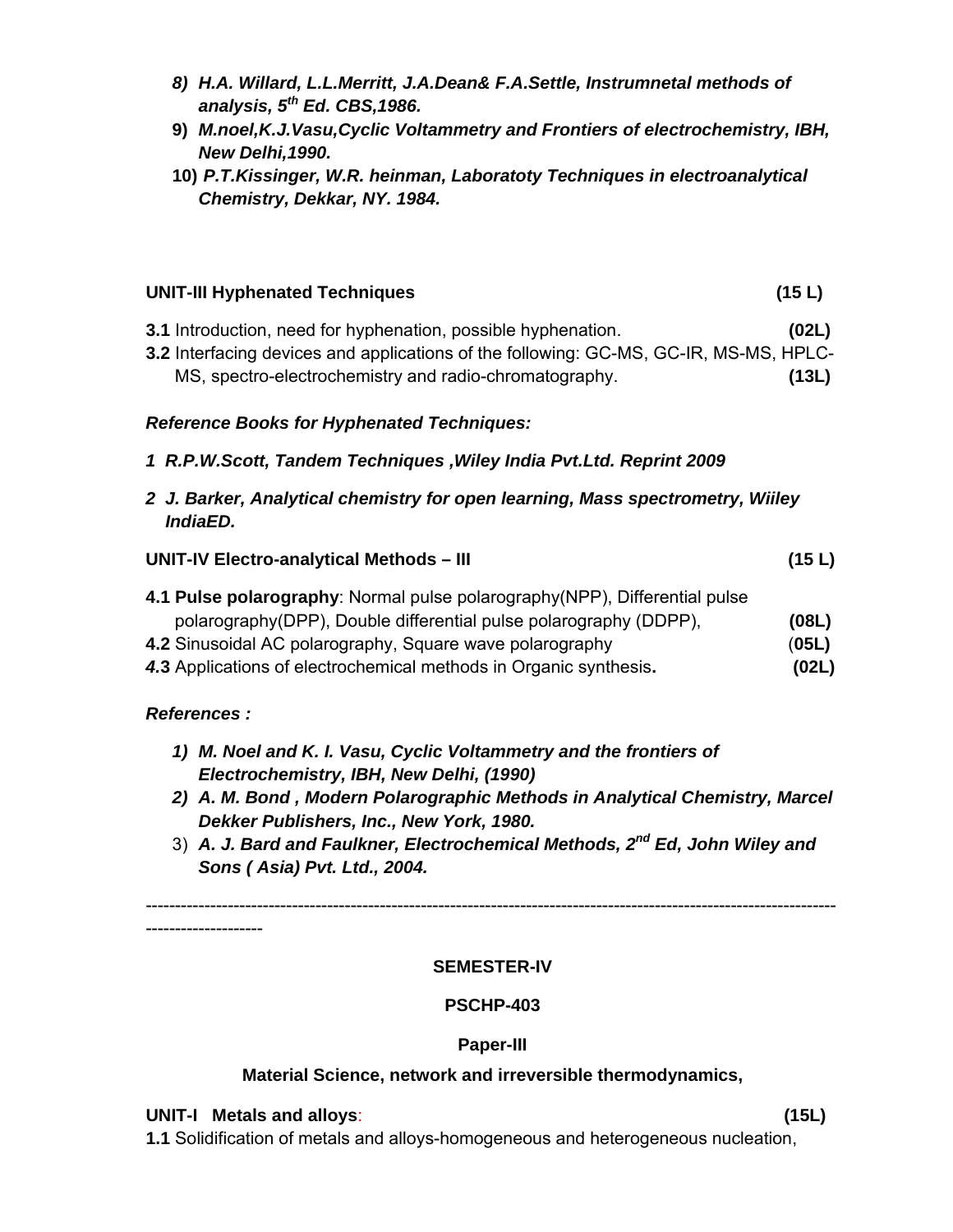| growth of crystals, growth of silicon single crystal.                                 | (04L) |
|---------------------------------------------------------------------------------------|-------|
| <b>1.2</b> Metallic solid solutions- substitutional and interstitial solid solutions. | (03L) |
| <b>1.3</b> Crystalline imperfections- point, line and boundary defects                | (04L) |

**1.4** Atomic diffusions in solids- diffusion mechanisms, steady state and non-steady state diffusions, -impurity diffusion into silicon wafers for integrated circuits. ( (**04L)**

#### **UNIT-II Mechanical properties of solid materials (15 L)**

**2.1** Stress and strain in metals- Engineering stress and engineering strain, shear stress and shear strain, the tensile test and engineering stress -strain diagram, modulus of elasticity, yield strength. **(05L)** 

**2.2** Hardness and hardness testing, plastic deformations of metal single crystals, plastic deformation of polycrystalline metals, solid solution strengthening of metals. **(05L) 2.3** Fracture of metals-ductile and brittle fracture, toughness and impact testing, fatigue of metals, the creep test, creep-rupture test. **(05L)**

## *Reference Books for Material Science*

- *1. William F. Smith, Principles of Material Science and Engineering, 3rd edition, McGraw –Hill Inc.1996.*
- *2. Keer H.V, Principles of the Solid State, first reprint, Wiley Eastern Limited, 1994.*
- *3 Principles of Material science and engineering, 3rd edition, McGraw –Hill Inc.1996.*

## *List of Books for further reading:*

- *1. A. R. West, Solid State Chemistry and its Applications, John Wiley and Sons (Asia) Pte. Ltd.,*
- *2. L. E. Smart and E. A. Moore, Solid State Chemistry An Introduction, 3rd Ed., Taylor and Francis, 2005.*
- *3. V. Raghavan, Materials Science and Engineering, Fifth Ed., Prentice-Hall of India Pvt. Ltd., New Delhi, 2004.*
- *4. William D. Callister, Jr., Materials Science and Engineering, An Introduction, Fifth Ed., John Wiley and Sons (Asia) Pte. Ltd., 2001.*
- *5. S. O. Pillai, Solid State Physics, Fifth Ed., New Age International Publishers, 2002.*
- *6. Leonid V. Azaroff, Introduction to Solids, Tata-McGraw-Hill Publishing Co. Ltd., New Delhi, 1977.*
- *7. Sandra E. Dann, Reactions and Characterization of Solids, Royal Society of Chemistry, 2000.*
- *8 C. N. R. Rao and J. Gopalakrishnan, New Directions in Solid State Chemistry, Second ed., Cambridge University Press, 1997.*
- *9 N. B. Hannay, Solid State Chemistry, Prentice Hall of India, New Delhi, 1976.*
- *10 M. Ali Omer, Elementary Solid State Physics, 5th Indian Reprint, Pearson*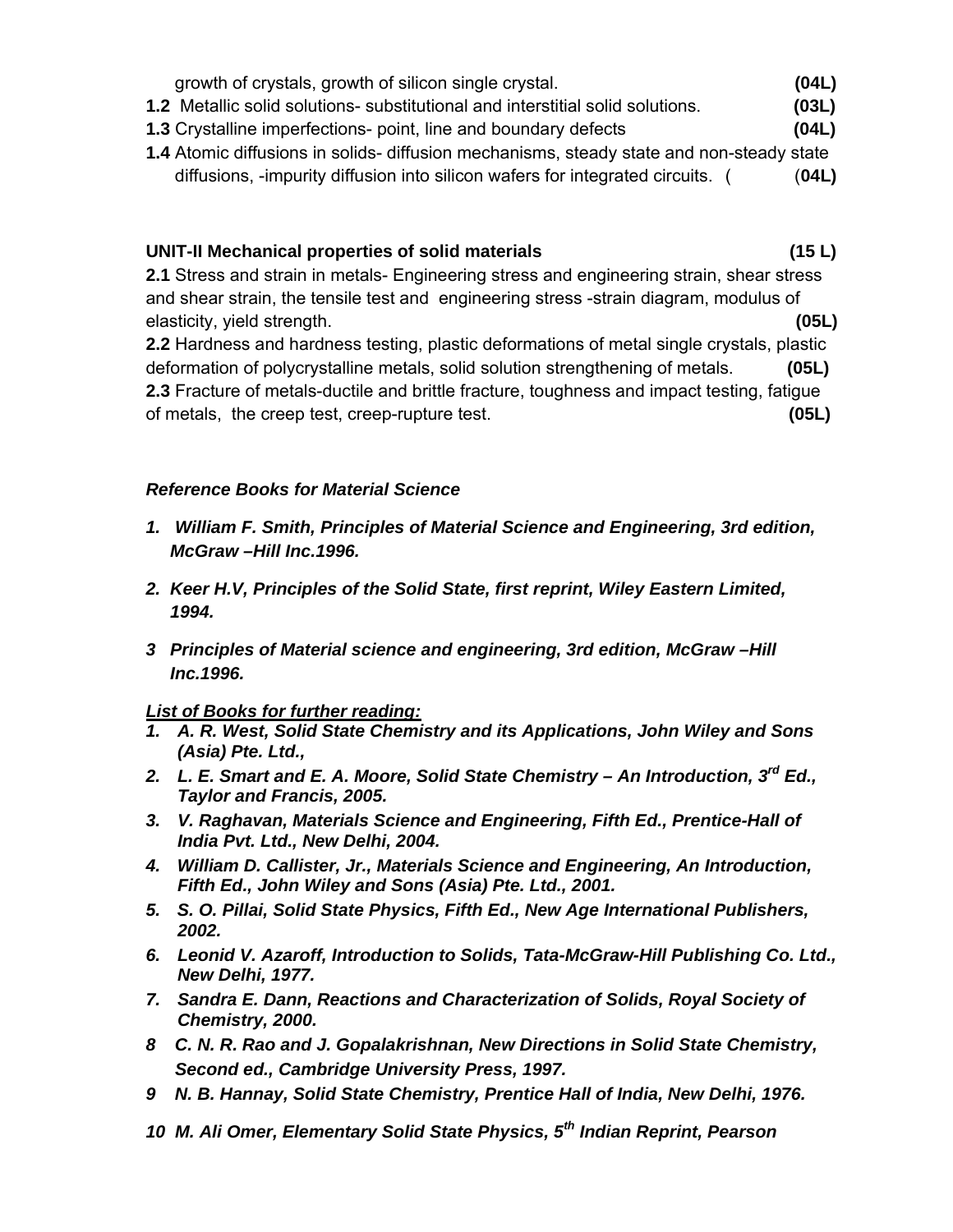*Education, Inc., 1999.* 

| Unit III Lasers and superconductors                                                   | (15L)  |
|---------------------------------------------------------------------------------------|--------|
| 3.1 Lasers in chemistry                                                               | (10 L) |
| 3.1.1 General principles of LASER action-Population Inversion, cavity and mode        |        |
| characteristics, Q-switching, Mode locking.                                           | (02L)  |
| 3.1.2 Practical lasers- Solid state lasers-Ruby, neodymium, gas lasers-He-Ne, Ar, Kr, |        |
| Carbon dioxide, Chemical and exciplex Lasers, Dye lasersLED and Semiconductor         |        |
| Lasers.                                                                               | (05L)  |
| 3.1.3 Applications of Lasers in chemistry: Spectroscopy at high photon fluxes,        |        |
| collimated beams, Precision specified transitions, Isotope separation, Study of fast  |        |
| reactions using pulsed techniques.                                                    | '03L)  |

# *Reference Book:*

## *.Atkins P.W, Physical Chemistry, Oxford University Press, 6th edition, 1998.*

## **3.2 Superconducting solid materials (05L)**

Band theory of electrical conductivity, Bardeen-Cooper-Schriffer Theory of superconductivity, the superconducting state, High critical temperature superconductors, magnetic properties of superconductors

| Unit IV Network and Non equilibrium thermodynamics                                  | (15L) |
|-------------------------------------------------------------------------------------|-------|
| 4.1 Non-equilibrium thermodynamics                                                  | (10L) |
| 4.1.1 Introduction, basic postulates, methodology and rate laws, theorem of minimum |       |
| entropy production.                                                                 | (03L) |
| 4.1.2 Phenomenological coefficients, Curie-Prigogine principle, examples            |       |
| hermoelectricity, electrokinetic phenomena.                                         | (04L) |
| 4.1.3 Membrane transport, chemical reactions, applications to biology-entropy       |       |
| production, biological membrane system, Energetic of active transport.              | (03L) |

**4.2 Network Thermodynamics:**Introduction, formalism state variables, constitutive relations, bond graph notation, examples- membrane transport, chemical reactions. **(05L)** 

# *Reference Books:*

- *1. D. A. McQuarrie and J. D. Simon, Molecular Thermodynamics, Viva Books Private Limited, First Indian Ed., 2004.*
- *2. D. A. McQuarrie and J. D. Simon, Physical Chemistry, a Molecular Approach, Viva Books Private Limited, First South Asian Ed., 1998. Chap.*
- *3. E. D. Kaufmann, Advanced Concepts in Physical Chemistry, McGraw-Hill, 1966.*
- *4. Robert P. H. Gasser and W. Graham Richards, An Introduction to Statistical Thermodynamics, World Scientific Publishing Co. Pte. Ltd., 1995.*
- *5. C. Kalidas and M. V. Sangaranarayan, Non-Equilibrium Thermodynamics, Principles and Applications, McMillan India Ltd., 2002.*

# *List of Books for further reading:*

*1. M. Dole, An Introduction to Statistical Thermodynamics, Dover, New York, 1986.*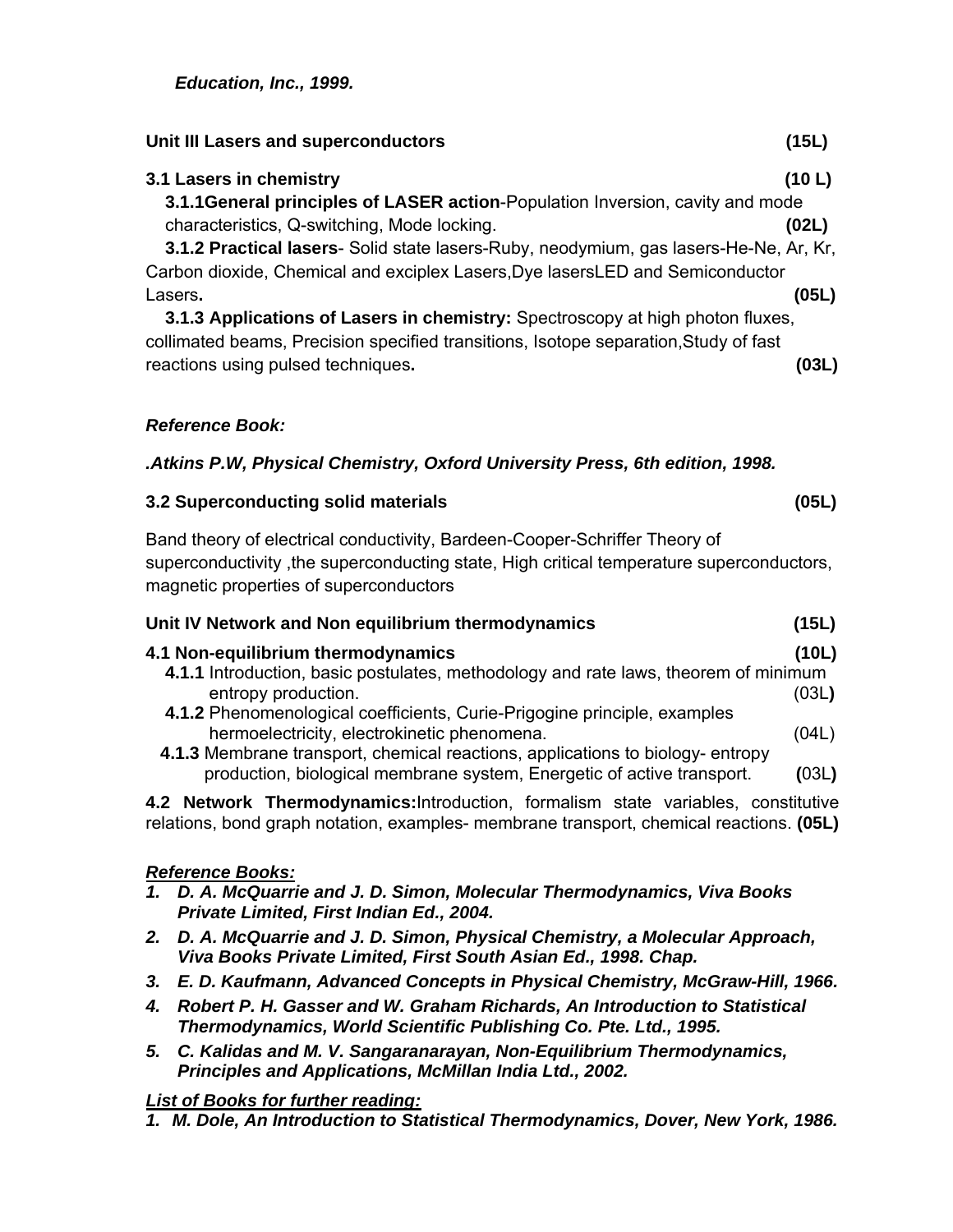- *2. W. Kauzmann, Thermodynamics and Statistics: with applications to gases, W. A. Benjamin, New York, 1967.*
- *3. M. C. Gupta, Statistical Thermodynamics, 2nd. Ed., New Age International Publishers, New Delhi, 1998.*
- *4. S. Glasstone, Theoretical Chemistry, Affiliated East–West Press Pvt. Ltd., New Delhi, 1973.*
- *5. S. Glasstone, Thermodynamics for Chemists, Affiliated East–West Press Pvt. Ltd., New Delhi, 1964.*
- *6. R. Hasse, Thermodynamics of Irreversible Processes, Addison Wesley, London, 1969.*
- *7. I. Prigogine, Introduction to Thermodynamics of Irreversible Processes, 3rd ed., Interscience, New York, 1967*

---------------------------------------------------------------------------------------------------------------------

#### **SEMESTER-IV**

#### **PSCHP-404**

#### **Paper-IV**

#### **Symmetry &Spectroscopy**

#### **UNIT-I: Symmetry in Chemistry (15L)**

**1.1** Recapitulation: point groups, character tables **(02L)**

**1.2** Reduction formula, application of reduction formula to vibrational modes of water molecule**. (02L)**

**1.3** Application in vibrational spectroscopy, selection rules for IR spectroscopy for molecules such as  $H_2O$ ,  $CO_2$ ,  $HF$ ,  $H_2$   $(03L)$ 

**1.4** application to Raman spectra, selection rules, comparison of IR and Raman selection rules, general approach to vibrational spectroscopy. **(02L)**

**1.5** Symmetry in chemical bonding: symmetry adapted linear combination of molecular orbitals,H2 + ,H2, LiH, BeH2, BH3,CH4, molecular orbital energy, and bond order. **(06L)** 

#### *Reference Books for Symmetry*

- *1 K.Veera Reddy, Stmmetry and Spectroscopy of molecules,2nd ed, new age International publishers.*
- *2 U.C. Agarwala, H/L/Nigam, S Agarwal,S.S.Kalra, Molecular symmetry in Chemistry via group theory, 2013,Ane Books Pvt.ltd.*
- *3 H.N.Dass, symmetry and group theory for chemists, 2004 Asian Books Pvt. Ltd.*
- *4 K.V.Raman, group theory and its applications to Chemistry, 1980,Tata MacGraw hill Pub. Co. Pvt. Ltd.*
- *5 P/K. Bhattacharya, Group theory and its chemical applications,1999,Himalaya, Pub. House.*
- *6 F.A. Cotton,Chemical applications of Group Theory, Wiley Student Ed., 2006,John Wiley and Sons, (Asia) Pvt.Ltd.*
- *7 R.L.Carter, Molecular symmetry and Group theory, Wiley Student Ed., 1996,John Wiley and Sons, (Asia) Pvt.Ltd.*
- *8 S.Swarnalakshmi, T. saroja, R.M. Ezhilarisi, A simple approach to Group theory in chemistry, 2008,Universities Press (India)Pvt.Ltd.*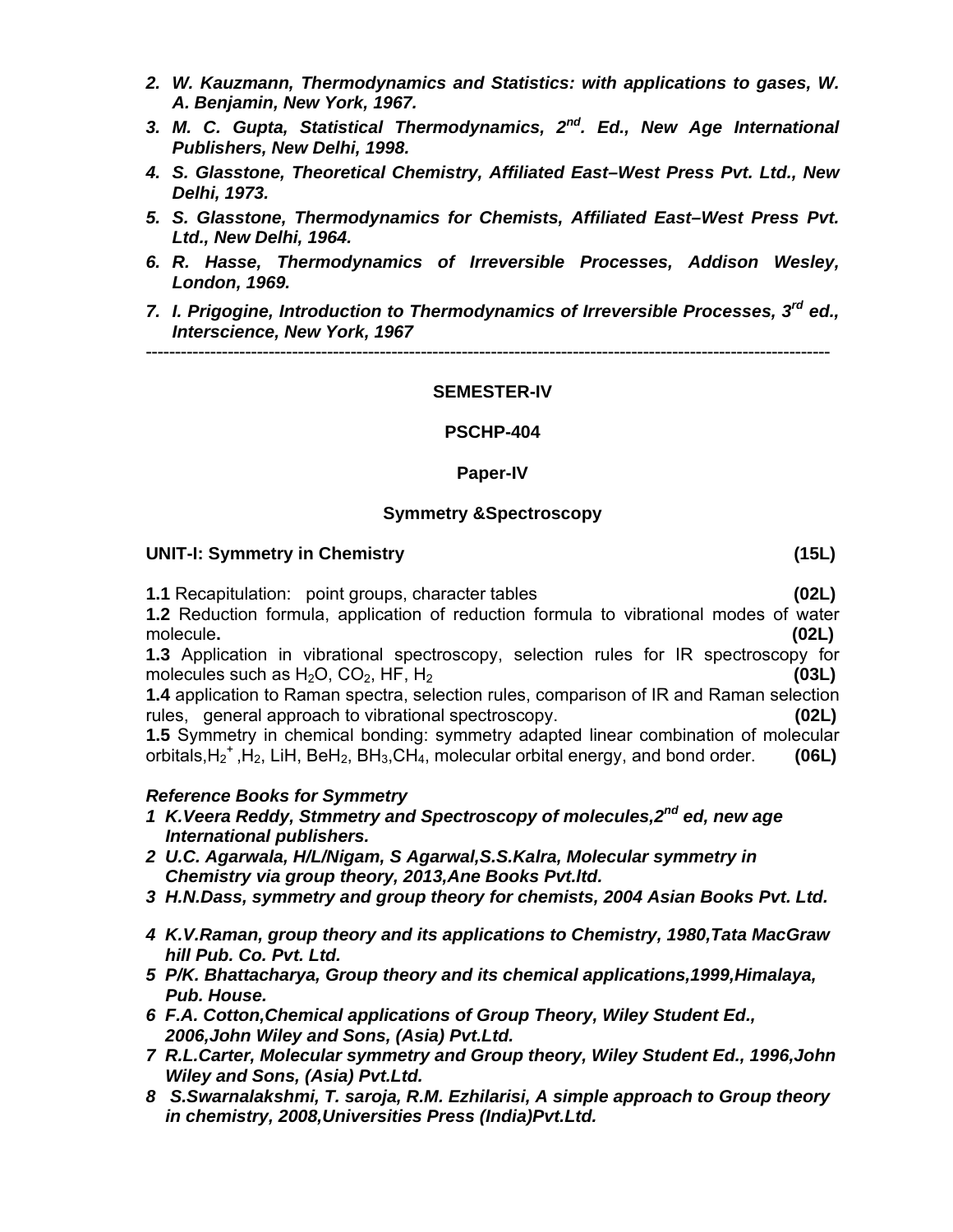| <b>UNIT-II N.M.R. Spectroscopy -I</b><br>2.1 A review of one dimensional NMR spectroscopy.<br>2.2 Spin-relaxation. Nuclear Overhauser Effect (NOE). polarization transfer.<br>2.3 Two-dimensional NMR. Correlated spectroscopy (COSY)<br>2.4 Nuclear Overhauser effect Spectroscopy (NOESY)<br>2.5 Heteronuclear correlation Spectroscopy (HETCOR)<br>2.6 Solid-state NMR<br>2.7 Magnetic Resonance Imaging (MRI)                                                                                                 | (15L)<br>(01L)<br>(03L)<br>(03L)<br>(02L)<br>(02L)<br>(02L)<br>(02L) |
|-------------------------------------------------------------------------------------------------------------------------------------------------------------------------------------------------------------------------------------------------------------------------------------------------------------------------------------------------------------------------------------------------------------------------------------------------------------------------------------------------------------------|----------------------------------------------------------------------|
| <b>UNIT-III Spectroscopy</b><br>3.1 Electron spin Resonance Spectroscopy-<br><b>3.1.1</b> Basic principle, hyperfine splitting (isotropic systems);                                                                                                                                                                                                                                                                                                                                                               | (15L)<br>(10L)                                                       |
| (02L)<br><b>3.2.2</b> G-value and the factors affecting thereof; interactions affecting electron<br>energies in paramagnetic complexes (Zero-field splitting and Kramer's<br>degeneracy);<br>3.3.3 Anisotropic effects (the g-value and the hyperfine couplings); The EPR of triplet<br>states; Structural applications to transition metal complexes.<br><b>3.4.4</b> Fundamentals and hyperfine splitting, application to study of free radicals spin<br>densities McConnell relationship Zero field splitting. | (03L)<br>(02L)<br>(03L)                                              |
| 3.2 Mossbauer Spectroscopy:                                                                                                                                                                                                                                                                                                                                                                                                                                                                                       | (05L)                                                                |
| Principles, Recoilless emission and absorption of y-rays, experimental<br>.                                                                                                                                                                                                                                                                                                                                                                                                                                       |                                                                      |

methods, isomer shift, hyperfine structure (quadrupole interaction), magnetic hyperfine interaction, applications.

#### *Texts/References:*

- *6. C. N. Banwell and E. M. McCash, Fundamentals of Molecular Spectroscopy, 4th Ed., Tata-McGraw-Hill, 1994.*
- *7. M. L. Gupta, Atomic and Molecular Spectroscopy, New Age International Publishers, 2001.*
- *8. H. S. Randhawa, Modern Molecular Spectroscopy, McMillan India Ltd., 2003*
- *9. G. Aruldas, Molecular Structure and Spectroscopy, Prentice-Hall of India, 2001.*
- 10. J. Michael Hollas, Modern Spectroscopy, 4th Ed., John Wiley and Sons, 2004.

#### *List of Books for further reading:*

- *5. R. Drago, Physical Methods for Chemists, Saunders, Philadelphia, 1992.*
- *6. B. P. Straughan and S. Walker (Eds.), Spectroscopy Vol 1-3, Chapman and Hall, New York, 1976.*
- *7. R. K. Harris, Nuclear Magnetic Resonance Spectroscopy, Pitman, London, 1983.*
- *8. Donald L. Pavia, Gary M. Lampman and George S. Kriz, Introduction to Spectroscopy, 3rd ed., Thomson, Brooks/Cole, 2001.*

#### **UNIT-IV 13C N.M.R. Spectroscopy (15L)**

**4.1** Elementary ideas, instrumental difficulties, FT technique advantages and disadvantages. proton noise decoupling technique advantages and disadvantages, off-resonance technique. **(05L)**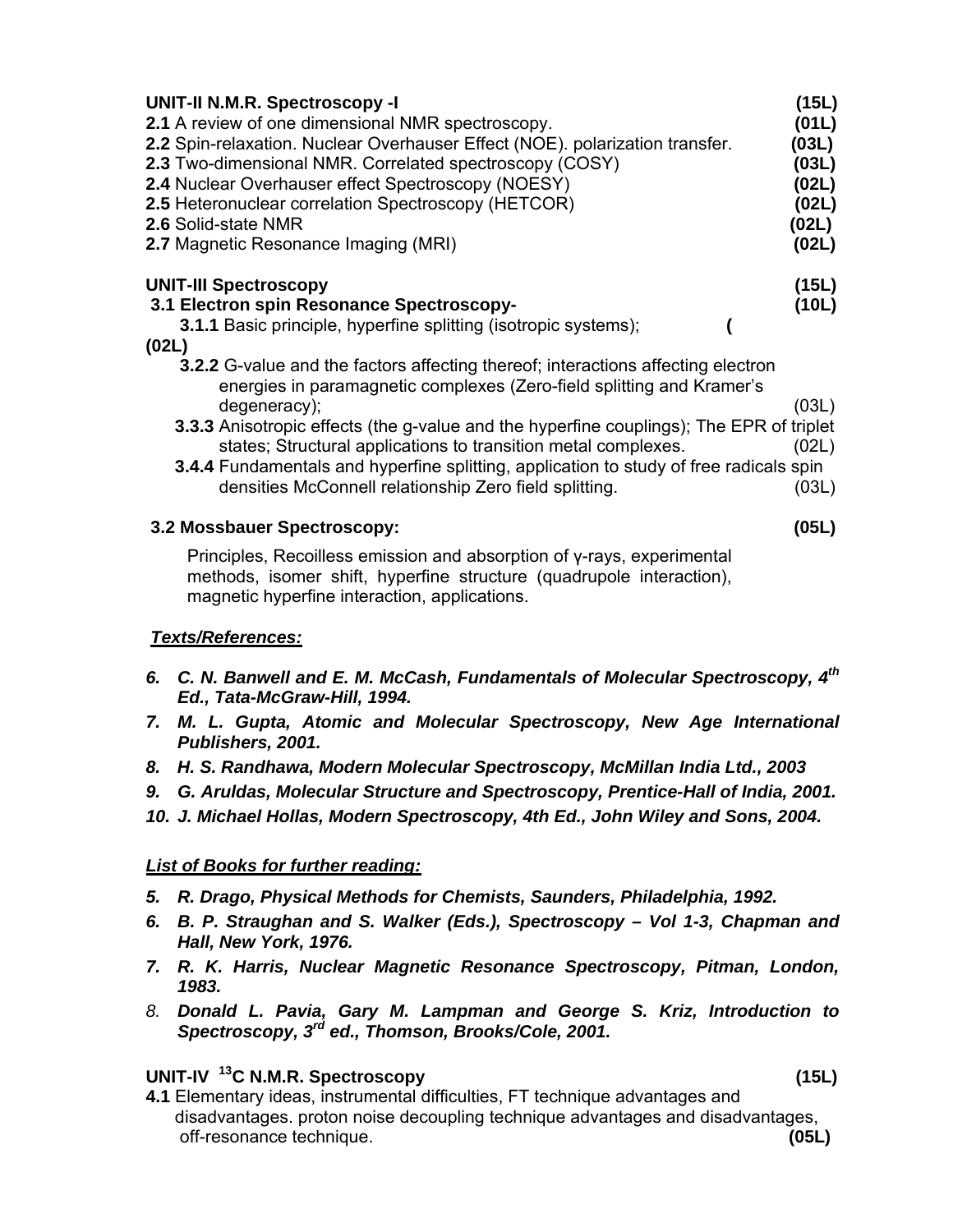| 4.2 Chemical shifts of solvents, factors affecting chemical shifts, analogy with <sup>1</sup> H NMR.           |  |       |
|----------------------------------------------------------------------------------------------------------------|--|-------|
| . A A Astro trata relativa del relatività del catalana del control del catalana del control del catalana del c |  | (03L) |

- **4.3** Calculations of chemical shift of hydrocarbons, effect of substituents on chemical shifts, different types of carbons (alkene, alkyne and allene). **(03L) 4.4** Chemical shift of aromatic carbons and effect of substituent. **(02L)**
- **4 5** Chemical shifts of carbonyl, nitrile, oxime carbons. **(02L)**

#### *Books Recommended*

- *1. A.E. Derome, Modern NMR Techniques for Chemistry Research, Pergamon, Oxford (1987)*
- *2. J.K.M. Sanders and B.K. Hunter, Modern NMR Spectroscopy, 2 nd edition (1993), Oxford University Press, Oxford.*
- *3. R.K. Harris, Nuclear Magnetic Resonance Spectroscopy, (1986) Addison-Wesley, Longman Ltd., London*
- *4 Organic spectroscopy by William Kemp,3rd Edition,ELBS,1996.*

## **Practicals**

## **SEMESTER-III**

## **PSCHP3P1**

- 1. To determine of the formula of the copper (II) ammonia complex by partition method.
- 2 .To determine the transport no. of copper (II) ions by Hittorf's method.
- 3. To determine the isoelectric point of gelatin by viscosity measurement.

3. To study the kinetics of the decomposition of hydrogen peroxide in presence of ferric chloride solution and hence to study the effect of the catalyst on the decomposition reaction.

#### **OR**

3.To determine the influence of ionic strength on the rate constant for the base catalyzed hydrolysis of ethyl acetate.

## **PSCHP3P2**

1. To determine the mean ionic activity coefficient of zinc chloride by emf method.

2.To construct the phase diagram for a two component system forming a simple eutectic..

## **Non instrumental**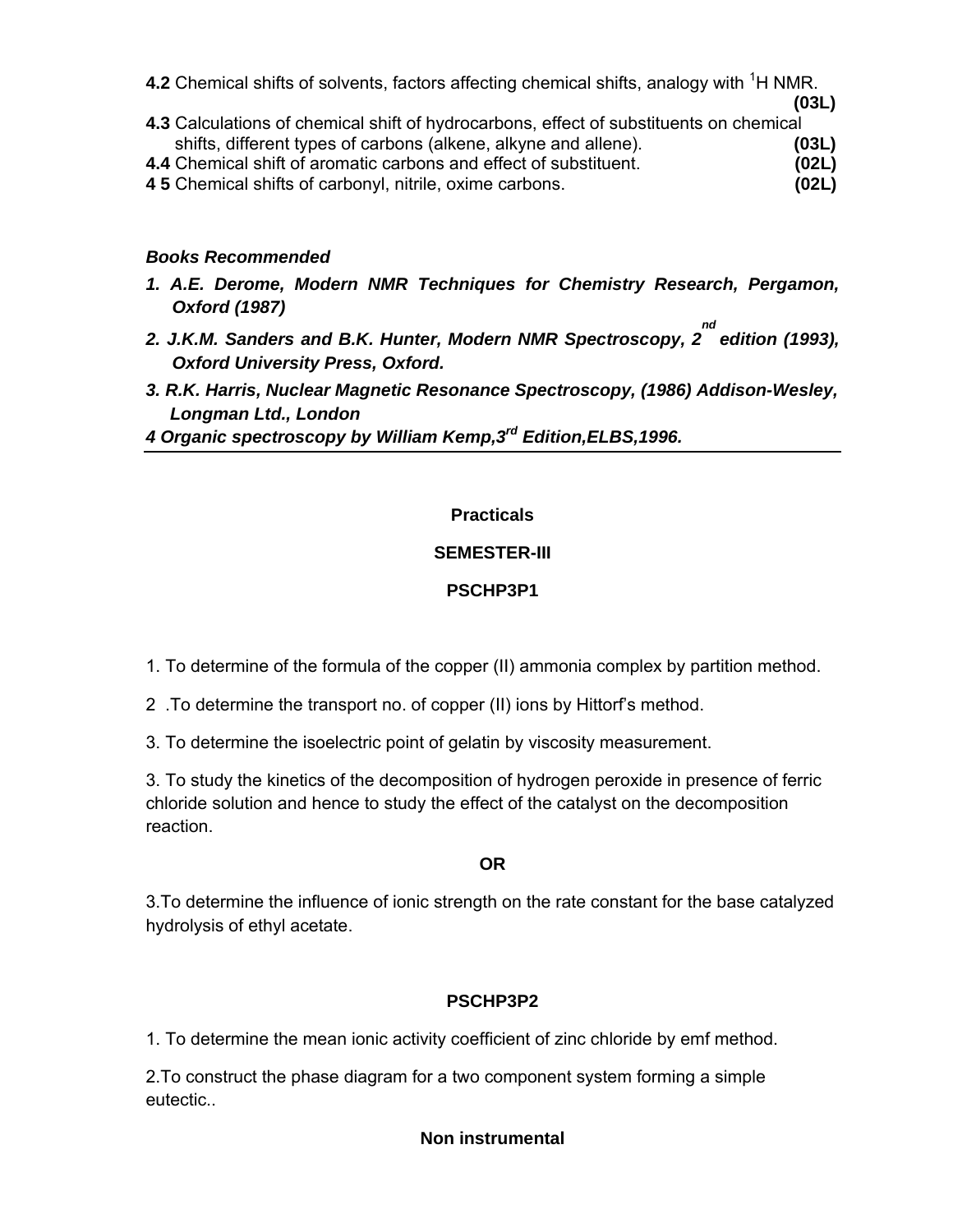3 To estimate the amount of a salt of an organic acid/ sparingly soluble salt like magnesium carbonate by ion exchange chromatography.

4 To determine the equilibrium constant for the reaction

$$
CaSO_4 (s) + 2Ag^{+1} (aq) = Ag_2SO_4(s) + Ca^{-2} (aq)
$$

#### **OR**

4To determine the equilibrium constant for the keto- enol tautomerism of ethylacetoacetate.

5 To determine the partial molar volume of ethanol.

# **PSCHP3P3**

1. Determination of the energy of activation and other thermodynamic parameters of activation for the acid catalyzed hydrolysis of methyl acetate.

2.To determine the proton ligand stability constant of an organic acid and metal ligand stability constant of its complex by pH measurement.

## **Conductometry**

1 To determine the molar conductance of a weak electrolyte at infinite dilution hence to determine its dissociation constant.

2To titrate potassium ferrocyanide with zinc sulphate and hence to determine the formula of the complex.

## **Potentiometry**

1To determine the  $E^0$  of the quinhydrone electrode.

2 To determine the formula of the zinc(II) ferrocyanide complex by titration of Zn(II) sulphate with potassium ferrocyanide.

## **pHmetry**

1 To estimate the amount of hydrochloric acid and acetic acid in a mixture by titration with an alkali using a pH meter.

2To determine hydrolysis constant and degree of hydrolysis of ammonium chloride and hence to estimate the dissociation constant of the base.

# **PSCHP3P4**

1. To determine the molar mass of a nonvolatile solute by cryoscopic method.

2. To determine the mean ionic activity coefficient of hydrochloric acid by cryoscopy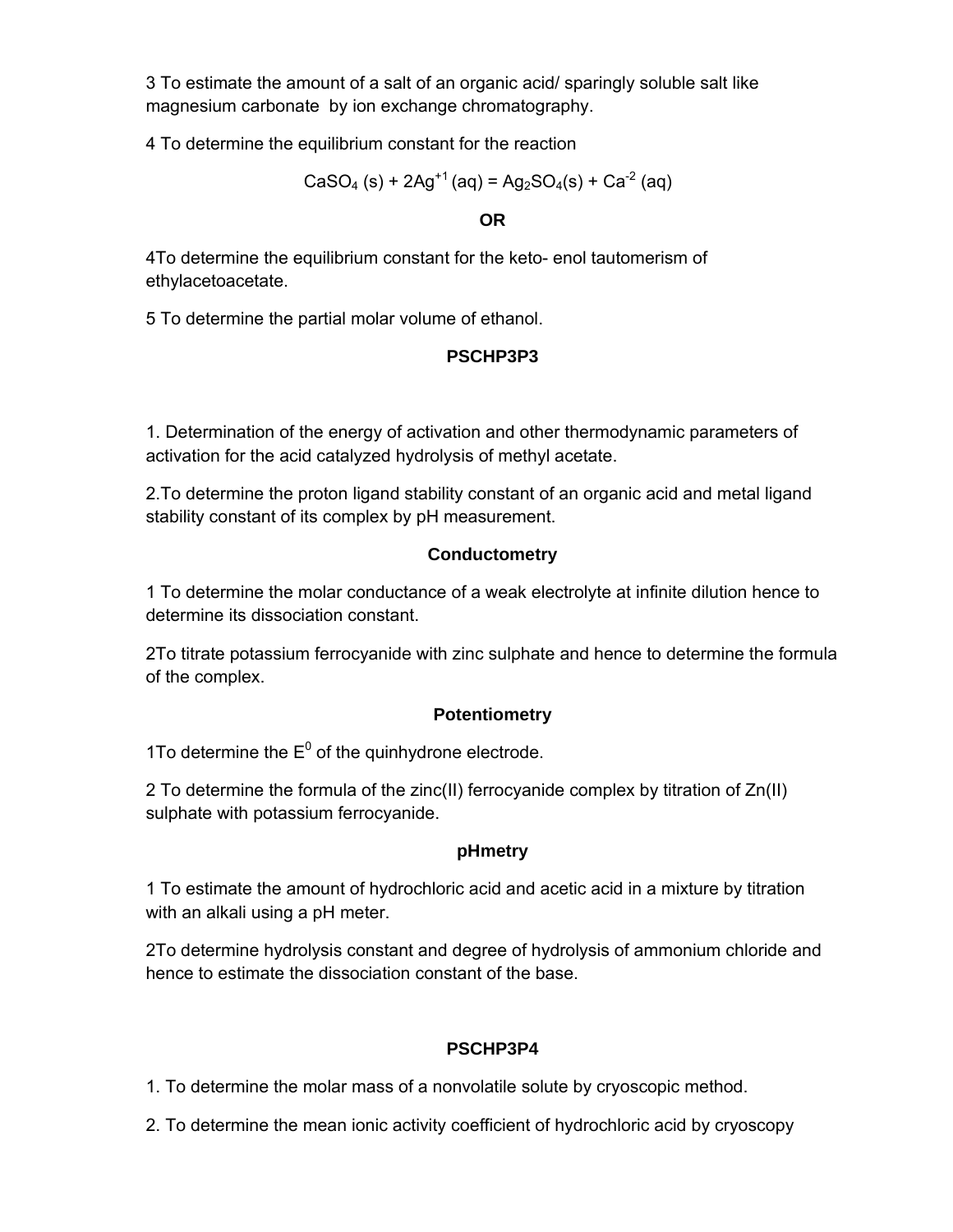## **Colorimetry & spectrophotometry**

1 To determine cmc of a dye from its spectral behavior.

#### **OR**

1To determine the ionization constant of bromophenol blue.

2 To study the formation of dichromate ion.

#### **OR**

2 To study complex formation between nickel (II) with o-phenanthroline.

3 To determine the rate constant and the order of the reaction between persulphate and iodide ions.

#### **Electroanalytical Methods**

1To determine the concentration of lead(II) /cadmium(II) in the given solution by standard addition /calibration curve method.

2To titrate lead(II) with dichromate amperometrically

#### **OR**

2 To determine the decomposition potential of copper chloride with copper and platinum electrodes.

## **Semester –IV**

## **PSCHP4P1**

1To determine the formula of the silver (I) ammonia complex by partition method.

#### **OR**

1 To determine the formula of the zinc (II) ammonia complex by partition method.

2 To determination of the transport no. of silver(I) ions by Hittorf's method.

3 To determination of the transport no. of hydrogen ions by moving boundary method.

## **Non instrumental**

1To study the order of the reaction between bromate and bromide.

## **OR**

1 To study the auto catalysis reaction between potassium permanganate and oxalic acid.

## .**Conductometry**.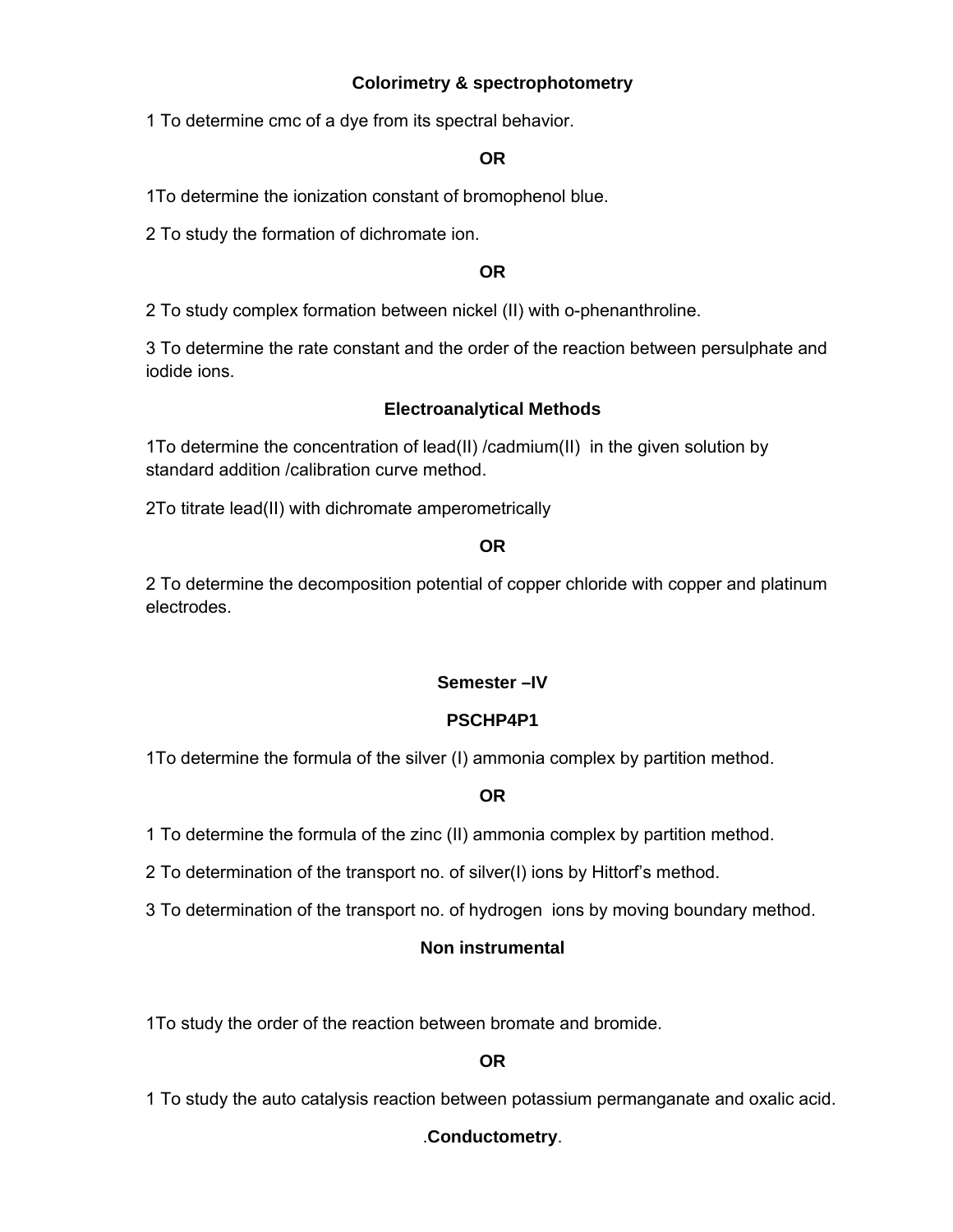1 To determine the composition of a mixture of hydrochloric acid, potassium chloride and ammonium chloride by titration with sodium hydroxide and silver nitrate.

2To determine ∆G, ∆H and ∆S of dissolution of a sparingly soluble salt by conductometry..

## **PSCHP4P2**

1. To synthesize a polymer and to determine its molar mass by using Ostwald's viscometer.

2. To construct the phase diagram for a two component system forming a compound

3. .To determine the energy of activation and other thermodynamic parameters of activation for the reaction between persulphate and potassium iodide.

## **Potentiometry**

1 To determine the liquid junction potential with a concentration cell with and without transference.

#### **OR**

1To determine the concentration of chloride ions in the solution by a differential potentiometric titration with solver nitrate..

## **OR**

1 to determine the stability constant of silver(I) ammonia complex potentiometricallly

## **PSCHP4P3**

1. To determine the effect of ionic strength of a solution on the reaction between potassium persulphate and potassium iodide.

2. To determine the van't Hoff's factor by cryoscopic method.

## **pHmetry**

1 To determine  $K_1$  and  $K_2$  of a dibasic acid by titration with a base.

## **OR**

1 To estimate the amount of a weak base by titration in a non aqueous medium.

## **Colorimetry & spectrophotometry**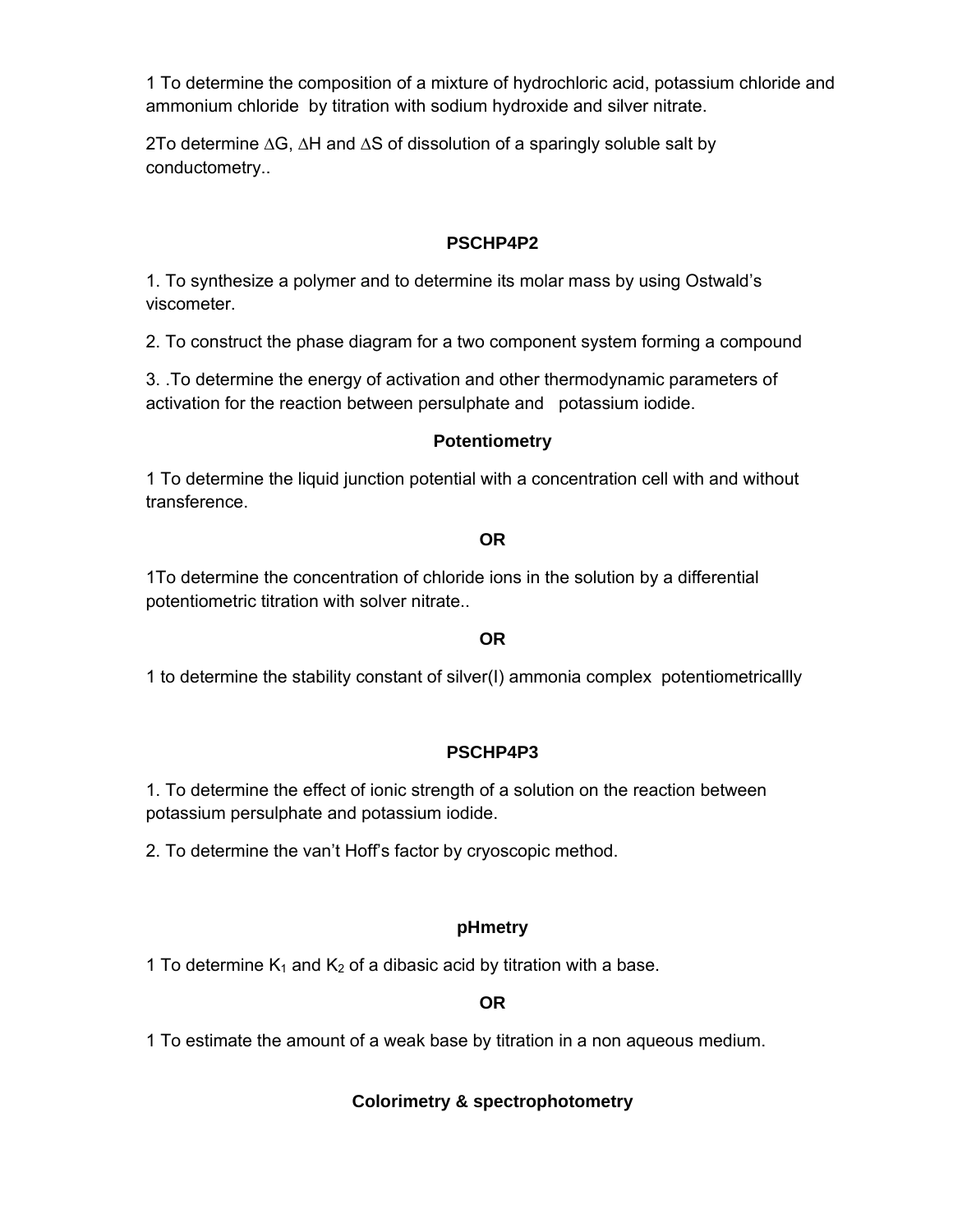1 To determine the rate constant and the order of the reaction for the alkaline hydrolysis of crystal violet

## **OR**

1 To study the kinetics of oxidation of cyclohexanone

2 To study the equilibrium constant for Fe (III) thiocyanate complex.

## **OR**

2 To determine dissociation constant of p-nitro phenol.

## **PSCHP4P4**

1. To study separation of bromocresol green and phenol red by counter current distribution.

2. To study separation of Chromium (III) cationic complexes with ion exchange chromatography

## **Non instrumental**

## ..**Electroanalytical Methods**

1 To titrate Fe (II) with Ce (IV) biamperometrically.

2 To determine the water content of a sample by Karl Fischer method.

## **Interpretation of spectra/data:**

- 1. Interpretation of vibrational-rotational spectra of rigid and non-rigid diatomic molecules
- 2. Interpretation of electronic spectra of diatomic molecules.
- 3. Interpretation of electronic spectra of simple polyatomic molecules.
- 4. Interpretation of NMR, ESR spectra.
- 5. Interpretation of Mössbauer spectra.
- 6. Analysis of XRD pattern of cubic system
- 7. Interpretation of DTA, TG, and DTG curves.

## *List of reference Books for Practicals:*

- *1. B. Vishwanathan and P. S. Raghavan, Practical Physical Chemistry, Viva Books Private Limited, 2005.*
- *2. A. M. James and F. E. Prichard, Practical Physical Chemistry, 3rd ed., Longman, 1974.*
- *3. B. P. Lewitt (ed.), Findlay's Practical Physical Chemistry, 9th ed., 1973.*
- *4. C. D. Brennan and C. F. H. Tipper, A Laboratory Manual of Experiments in Physical Chemistry, McGraw-Hill, 1967.*
- *5. F.Daniel & Others, Experimental Physical chemistry, 19665,Kogakasha Co Ltd. ,Tokyo.*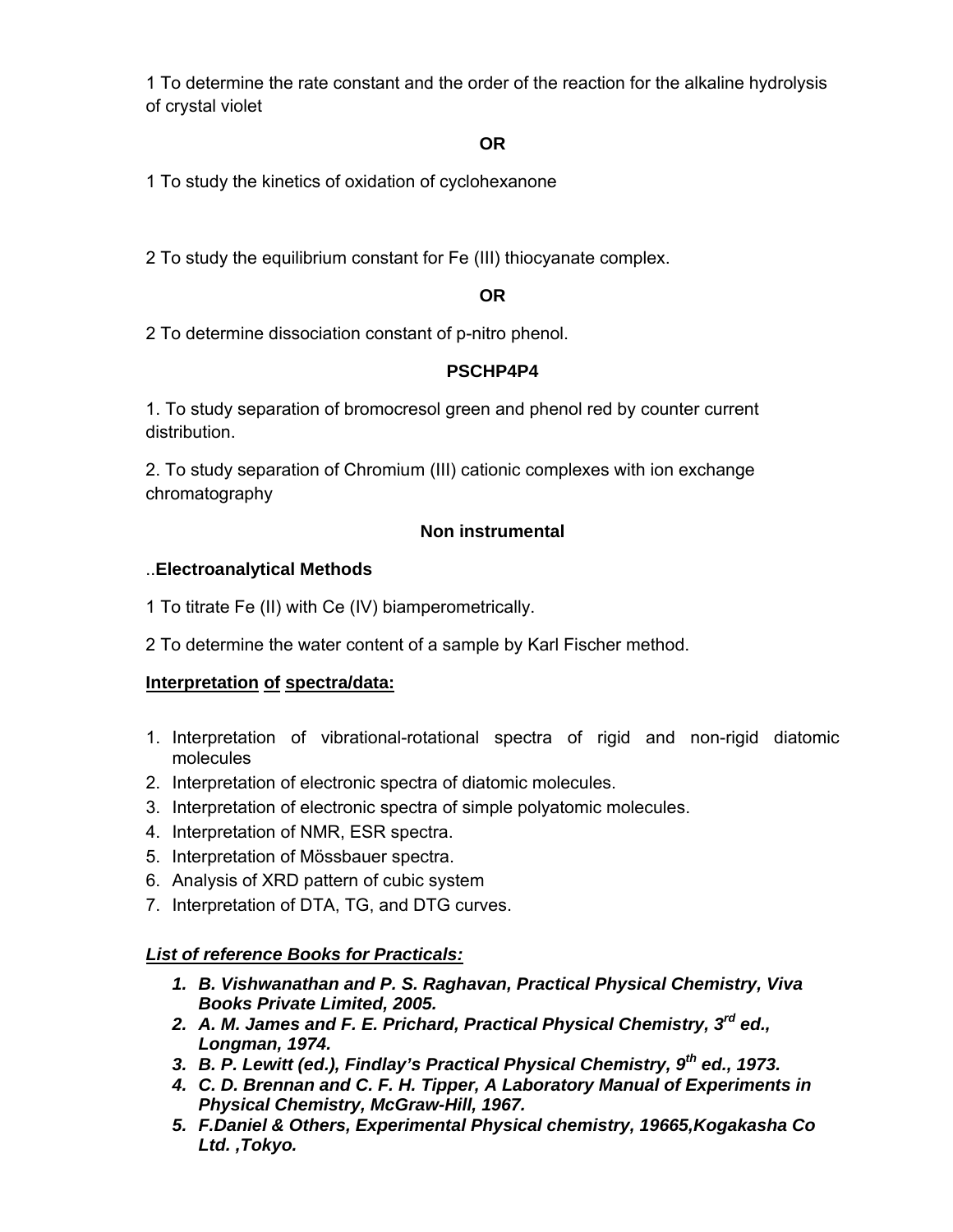## **6. Scheme of examination for M. Sc. Physical Chemistry 7. Semester III and IV.**

## **8. Internal Theory examination (40 Marks)**

#### **9.**

| 10.1. One seminar based on curriculum / publication of a research paper<br>presentation of a research paper in seminar or conference (to be assessed by<br>teacher of the institution teaching PG learners). |    |
|--------------------------------------------------------------------------------------------------------------------------------------------------------------------------------------------------------------|----|
| 11.                                                                                                                                                                                                          |    |
| <b>12.</b> A. Selection of the topic, introduction, write up, references-<br>marks.                                                                                                                          | 15 |
| 13.                                                                                                                                                                                                          |    |
| 14. B. Presentation<br>marks.                                                                                                                                                                                | 15 |
| 15.                                                                                                                                                                                                          |    |
| <b>16.2.</b> Active participation in routine class instructional deliveries.<br><b>Marks</b>                                                                                                                 | 05 |
| 17.                                                                                                                                                                                                          |    |
| 18.3. Overall conduct as a responsible learner, communication and leadership                                                                                                                                 |    |
| qualities in organizing related academic activities.<br>19.                                                                                                                                                  | 05 |
| <b>Marks</b>                                                                                                                                                                                                 |    |
| 20.                                                                                                                                                                                                          |    |

- **21. There will not be any internal examination for practical.**
- **22.**

# 23. **External Theory Examination (60 Marks)**

| Paper     | Time allotted in hours | Maximum marks |
|-----------|------------------------|---------------|
| Paper-1   | 2.5                    | 60            |
| Paper-II  | 2.5                    | 60            |
| Paper-III | 2.5                    | 60            |
| Paper-IV  | 2.5                    |               |

24.

- 25. It is recommended that a total of five questions be set, based on the syllabus with due weight age to the number of lectures allotted per topic. The candidates are expected to answer all five questions. Question 5 will be based on all four units and the remaining questions will be based on the units as indicated below
- 26.

|     | Semester-III        | Semester-IV         |
|-----|---------------------|---------------------|
| Q.1 | Unit-I              | Unit-I              |
| Q.2 | Unit-II             | Unit-II             |
| Q.3 | Unit-III            | Unit-III            |
| Q.4 | Unit-IV             | Unit-IV             |
| Q.5 | From all four units | From all four units |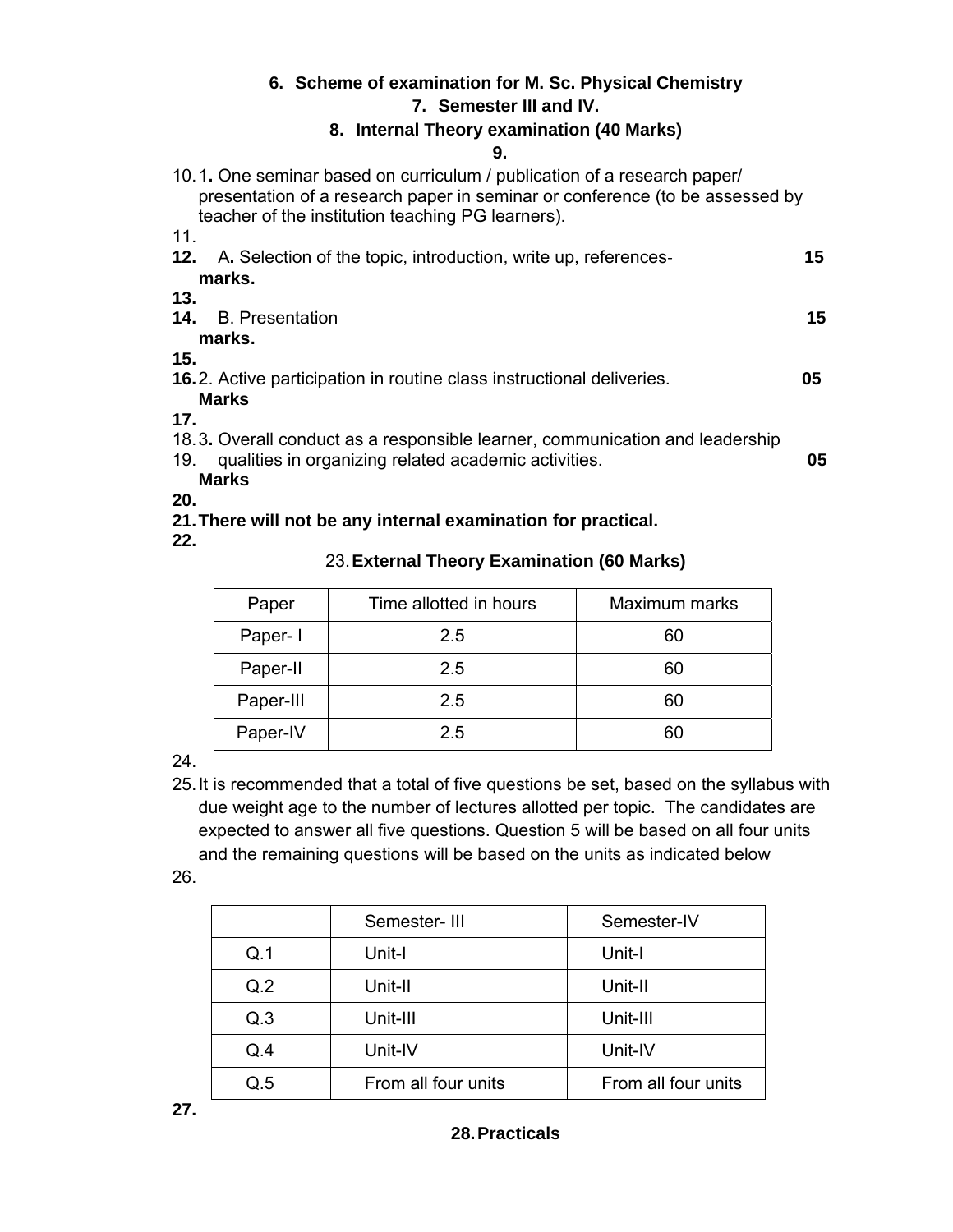#### **29. PSCHPP-3**

#### **30. SEMESTER –III**

## **31. 1 The practical examination will be conducted for two days with two sessions per day. Each session will be of 3.5hours duration.**

**32.** 

- **33. 2 The student is expected to complete one major experiment in two sessions. In the remaining two sessions the student will perform two minor experiments one per session.**
- **34. 3 The two minor experiments performed should preferably include one noninstrumental and one instrumental exercise.**

**35.** 

#### **36. PATTERN OF EXAMINATION**

| <b>Semester</b><br>-111 | <b>Session</b> |                               |                  |
|-------------------------|----------------|-------------------------------|------------------|
| Day-I                   | <b>MORNIBG</b> | <b>MAJOR</b>                  | <b>Paper-I</b>   |
|                         | <b>EVENING</b> | <b>MAJOR</b>                  | <b>Paper-II</b>  |
| <b>DAY-I</b>            | <b>MORNING</b> | <b>MINOR- Noninstrumental</b> | <b>Paper-III</b> |
|                         | <b>EVENING</b> | <b>MINOR</b> -Instrumental    | <b>Paper-IV</b>  |

**37.** 

## **38. DISTRIBUTION OF MARKS**

**39.** 

|                 | <b>Practical</b><br>work | <b>Scheme</b> | <b>Viva Voce</b> | Journal | Total |                  | Grand<br><b>Total</b> |
|-----------------|--------------------------|---------------|------------------|---------|-------|------------------|-----------------------|
| <b>Major</b>    | 80                       | 05            | 05               | 05      | 95    | Paper-I &II      |                       |
| <b>Minor-I</b>  | 40                       | 05            | 05               |         | 50    | <b>Paper-III</b> |                       |
| <b>Minor-II</b> | 40                       | 05            | 05               | ነ05     | 55    | <b>Paper-IV</b>  |                       |
|                 | 160                      | 15            | 15               | 10      | 200   |                  | 200                   |

**40.** 

| <b>Major Experiments</b> |                          | 08  |
|--------------------------|--------------------------|-----|
| <b>Minor Experiments</b> |                          |     |
|                          | <b>Non-instrumental</b>  | 05  |
|                          | <b>Conductometry</b>     | 02  |
|                          | <b>Potentiometry</b>     | 02  |
|                          | pHmetry                  | 02  |
|                          | <b>Spectrophotometry</b> | 03  |
|                          | Electroanalytical        | 02  |
|                          | <b>Total</b>             | 16  |
|                          |                          | . . |

**41.** 

# **42. PSCHPP-4**

#### **43. SEMESTER-IV**

- **44. 1 The practical examination will be conducted for two days with two sessions per day. Each session will be of 3.5hours duration.**
- **45.**
- **46. 2 The student is expected to complete one major experiment in two sessions. In the remaining two sessions the student will perform one minor experiment in one session and interpretation&calculations of Spectra in the remaining session..**

47.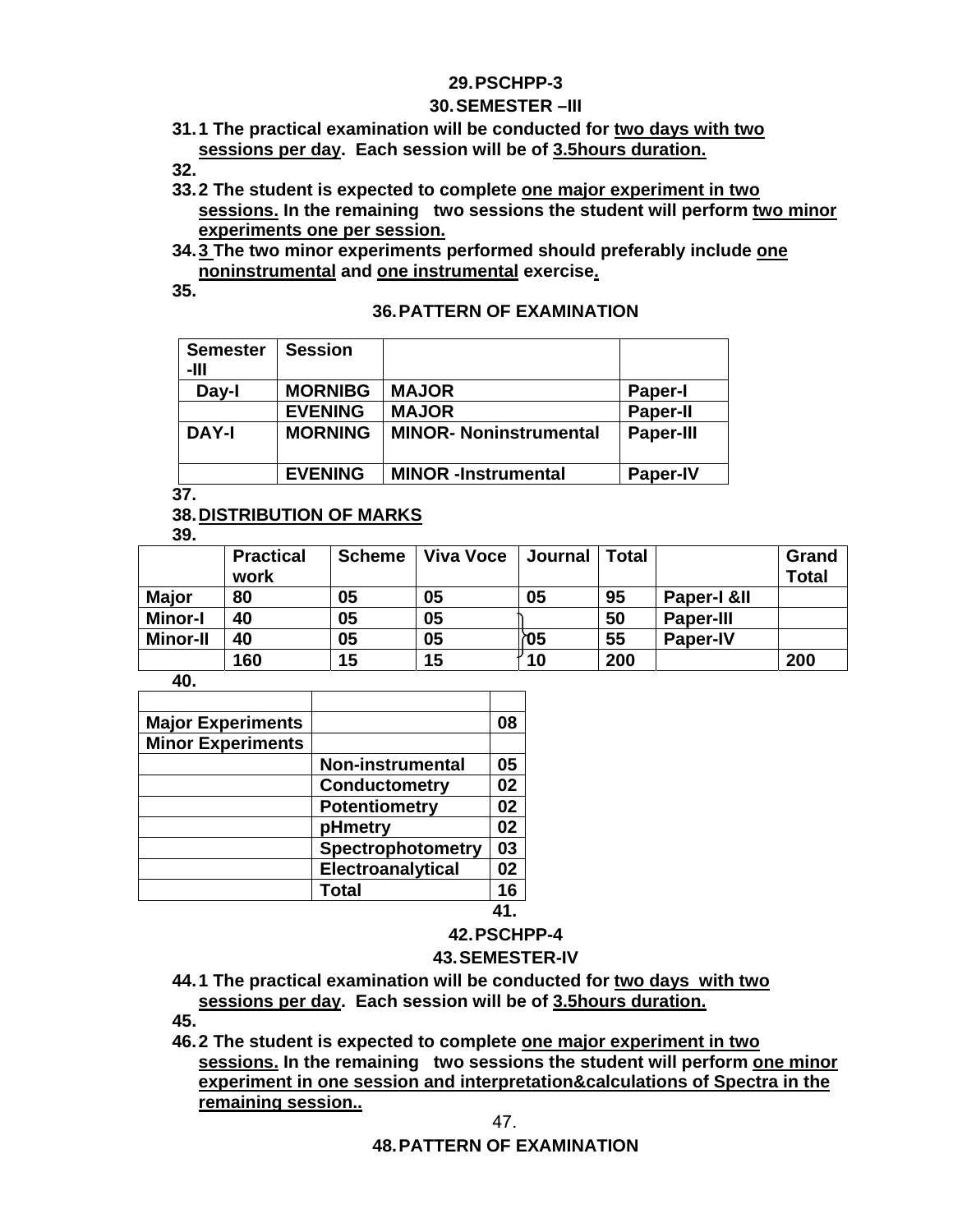| <b>Semester</b><br>-111        | <b>Session</b> |                                                |                  |
|--------------------------------|----------------|------------------------------------------------|------------------|
| Day-I                          | <b>MORNIBG</b> | <b>MAJOR</b>                                   | Paper-1&         |
|                                | <b>EVENING</b> | <b>MAJOR</b>                                   | <b>Paper-II</b>  |
| <b>DAY-I</b><br><b>MORNING</b> |                | <b>MINOR:</b>                                  | <b>Paper-III</b> |
|                                |                | Instrumemntal/Noninstrumental                  |                  |
|                                | <b>EVENING</b> | <b>Spectral interpretation&amp;Calculation</b> | <b>Paper-IV</b>  |

49.

#### **50. DISTRIBUTION OF MARKS**

**51.** 

|                    | <b>Practical</b> | <b>Scheme</b> | Viva        | Journal | <b>Total</b> | Paper- | Grand        |
|--------------------|------------------|---------------|-------------|---------|--------------|--------|--------------|
|                    | work             |               | <b>Voce</b> |         |              |        | <b>Total</b> |
| <b>Major</b>       | 80               | 05            | 05          | 05      | 95           | Paper- |              |
|                    |                  |               |             |         |              | Ш      |              |
| <b>Minor-I</b>     | 40               | 05            | 05          | 05      | 55           | Paper- |              |
|                    |                  |               |             |         |              | Ш      |              |
| <b>Spectral</b>    | 50               |               |             |         |              | Paper- |              |
| interpretation&    |                  |               |             |         |              | IV     |              |
| <b>Calculation</b> |                  |               |             |         |              |        |              |
|                    | 170              | 10            | 10          | 10      | 200          |        | 200          |
| --                 |                  |               |             |         |              |        |              |

**52. 53.** 

| vv.                      |                         |    |
|--------------------------|-------------------------|----|
| <b>Experiments</b>       |                         |    |
| <b>Major Experiments</b> |                         | 08 |
| <b>Minor Experiments</b> |                         |    |
|                          | <b>Non-instrumental</b> | 02 |
|                          | <b>Conductometry</b>    | 02 |
|                          | <b>Potentiometry</b>    | 01 |
|                          | pHmetry                 | 01 |
|                          | Spectrophotometry       | 02 |
|                          | Electroanalytical       | 03 |
|                          | Total                   | 11 |
|                          |                         |    |

## **Scheme of examination for M. Sc. Physical Chemistry Semester III and IV. Internal Theory examination (40 Marks)**

1**.** One seminar based on curriculum / publication of a research paper/ presentation of a research paper in seminar or conference (to be assessed by teacher of the institution teaching PG learners).

| A. Selection of the topic, introduction, write up, references-                                                                    | 15 marks. |
|-----------------------------------------------------------------------------------------------------------------------------------|-----------|
| <b>B.</b> Presentation                                                                                                            | 15 marks. |
| 2. Active participation in routine class instructional deliveries.                                                                | 05 Marks  |
| 3. Overall conduct as a responsible learner, communication and leadership<br>qualities in organizing related academic activities. | 05 Marks  |

**There will not be any internal examination for practical.**